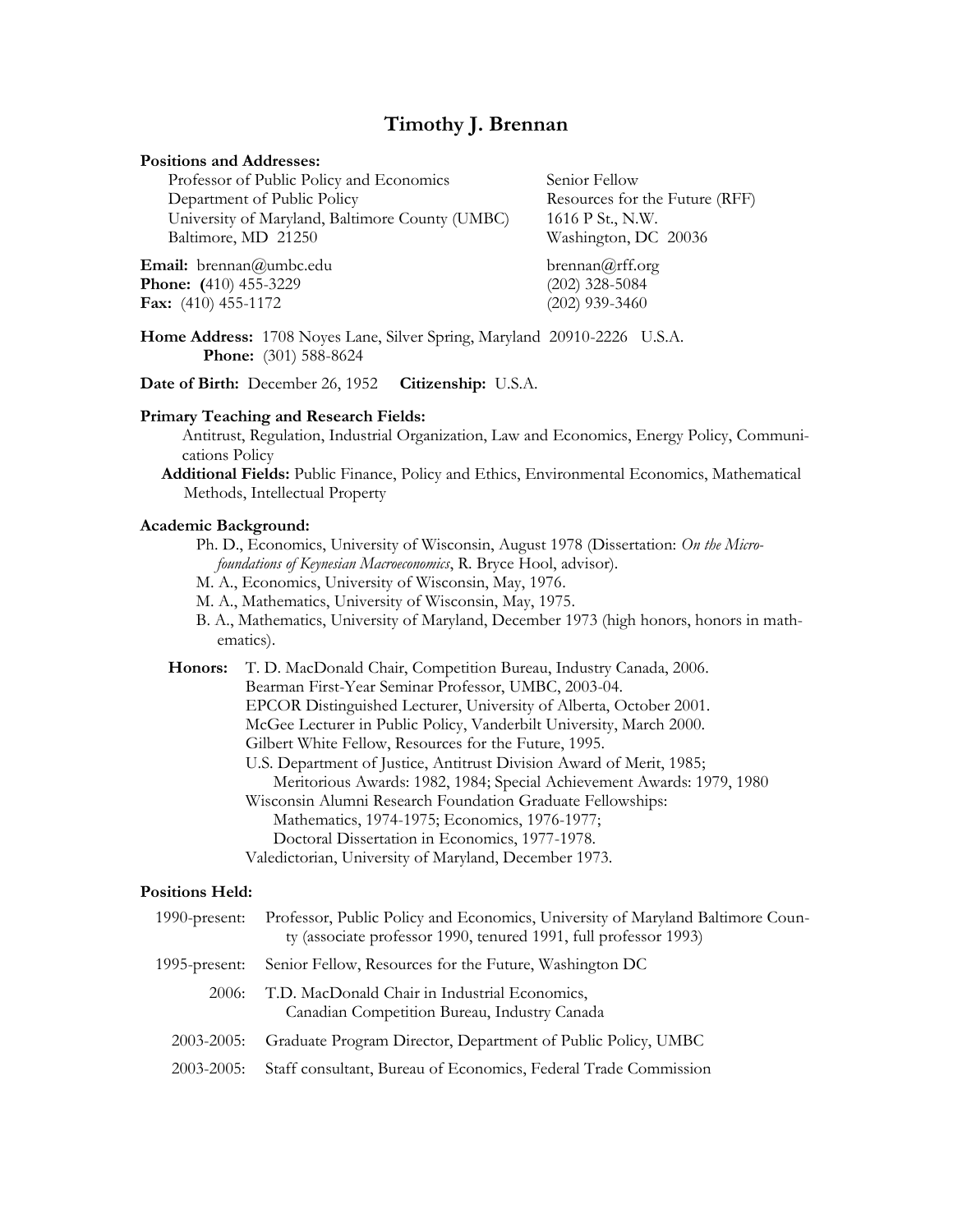- 1996-1997: Senior Economist for Industrial Organization and Regulation, Council of Economic Advisers, Executive Office of the President, Washington, DC
	- 1995: Gilbert White Fellow, Resources for the Future, Washington, DC
- 1986-1989: Associate Professor of Public Policy, Communication, and Economics, Graduate School of Arts and Sciences, George Washington University
- 1978-1986: Economist, Antitrust Division, U. S. Department of Justice
- **Department of Justice Responsibilities:** Primary Division economist in the areas of telecommunications, broadcasting, and intellectual property. Staff economist, *U. S. v. AT&T*, *U. S. v. Natl. Assn. of Broadcasters, amicus* briefs concerning ASCAP, NCAA, state action cases. Other major matters include those listed below under Official Publications. From 1986-1999, consulted to Division on a part-time staff basis on intellectual property, telecommunications industry structure, computer software practices, energy regulation, and broadcasting policy. Provided policy advice to antitrust and regulatory officials from Eastern Europe, Mexico, and other countries with developing market economies. Served as a contract consultant to the Division through UMBC, 1999-2000.

### **Professional Association Memberships:**

American Economic Association American Philosophical Association American Bar Association (associate member) Canadian Economics Association Association for Public Policy Analysis and Management Industrial Organization Society Association for Education in Journalism and Mass Communication Association for Social Economics American Law and Economics Association Society for Philosophy and Public Policy History of Economics Society Association for Evolutionary Economics Society for Economic Research on Copyright Issues Southern Economic Association Washington Area Music Association

#### **Editorships:**

Co-editor, *Economic Inquiry*

# **Editorial Boards:**

*Journal of Regulatory Economics Communication Law and Policy Information Economics and Policy International Journal of the Economics of Business.*

#### **Refereeing:**

*Agricultural and Resource Economics Review, American Economic Review,* Cambridge University Press, *Communication Law and Policy, Contemporary Economic Policy, Contemporary Policy Issues, Eastern Economic Review, Ecological Economics, Economic Inquiry, Economics and Philosophy,* Edward Elgar, *Energy, Energy Journal, Energy Studies Review, Environment and Development Economics¸Government and Policy, Growth and Change, Information Economics and Policy, International Journal of the Economics of Business, Journal of American History, Journal of Broadcasting and Electronic Media, Journal of Business Economics, Journal of Communication, Journal of Economic Education, Journal of Economic Issues, Journal of Economics and Management Strategy, Journal of Environmental Economics and Management, Journal of Industrial Economics, Journal of Institu-*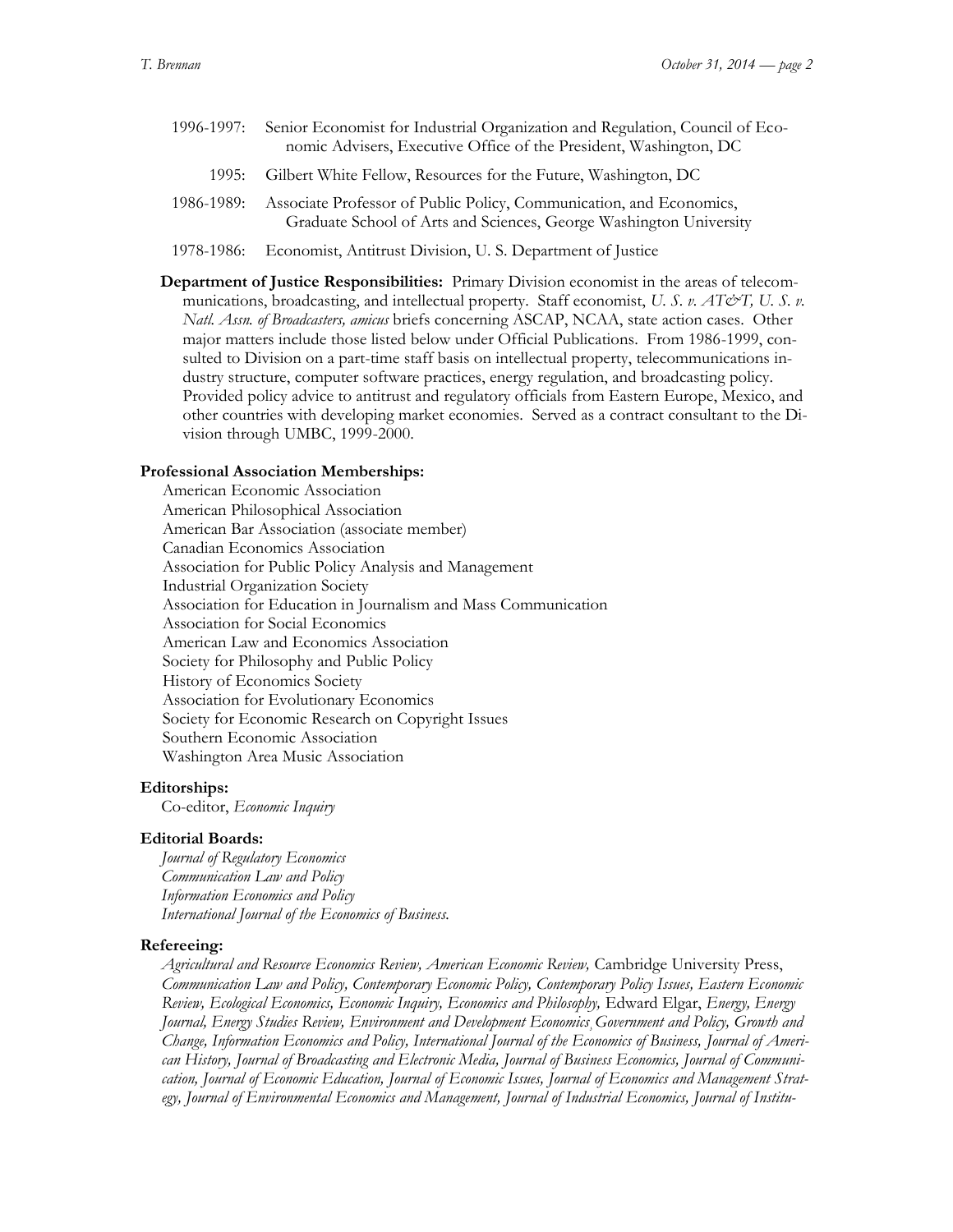*tional Economics, Journal of Policy Analysis and Management, Journal of Political Economy, Journal of Regulatory Economics, Journal of Theoretical Politics, Land Economics, Management Science,* MIT Press, Oxford University Press*, Quarterly Journal of Economics, RAND Journal of Economics, Regulation, Research in Law and Economics, Research in the History of Economic Thought and Methodology, Resource and Energy Economics, Review of Industrial Organization, Review of Network Economics, Review of Social Economy, Scottish Journal of Political Economy, Southern Economic Journal,* University of Michigan Press, University of Minnesota Press, *Zeitschrift für Nationalökonomie.*

### **Presentations:**

*U.S. Government:* Department of Justice, Federal Trade Commission, Federal Communications Commission, Congress (staff), Agency for International Development, Department of Energy, Office of Technology Assessment.

*International Government*: Australian Competition and Consumer Commission, Canadian Senate Standing Committee on Transport and Communications, Industry Canada—Competition Bureau, Costa Rica Commission for the Protection of Competition (COPROCOM), Mexico Secretariat for Communication and Transport, Mexico Competition Commission, Netherlands Embassy, New Zealand Embassy, Swedish Competition Authority (Konkurrensverket), United Kingdom Office of Fair Trading, Uzbekistan State Committee for Demonopolization and Competition.

*Professional Associations:* American Bar Association (Antitrust Section), Association of the Bar of the City of New York, American Economic Association, Association for Education in Journalism and Mass Communication, Association for Evolutionary Economics, Association for Institutional Thought, Association for Public Policy Analysis and Management, Association for Social Economics, Canadian Bar Association, Canadian Economics Association, Eastern Economic Association, Electronic Technicians Association, History of Economics Society, Industrial Organization Society, International Association of Energy Economists, International Network for Economic Method, International Telecommunications Society, Society for Economic Research on Copyright Issues, Southern Economic Association, Transportation and Public Utilities Group, Vancouver Competition Policy Group.

*Institutional:* AT&T Bell Laboratories, Brookings Institution, C. D. Howe Institute (Canada), Economists Inc., eSapience, Freedom Forum Media Studies Center, Institute for Policy Analysis (Australia) International Communications Forecasting Conference, Mansfield Center for Pacific Affairs, MGF Webb (New Zealand), National Economists Club, National Research Council, Phoenix Center for Advanced Legal and Economic Policy Studies, Resources for the Future, Technology Policy Institute, Telecommunications Policy Research Conferences, TransAlta Corporation (Canada), World Bank.

*Academic:* Carleton University (Department of Economics), City University of New York (Baruch College School of Public Affairs), Columbia University (Institute for Tele-Information), Curtin Graduate School of Business (Centre for Research in Applied Economics, Department of Economics and Finance, School of Public Policy), Deutsche Hochschule für Verwaltungswissenschaften Speyer (German University of Administrative Sciences-Speyer), Ecole Normale Supérieure (Paris School of Economics), George Mason University (Center for Public Choice, Law School, School of Public Policy, Learning in Retirement Institute), George Washington University (School of Law, Department of Economics), Georgetown University (Law School, Public Policy Institute), Harvard University (John F. Kennedy School of Government, Harvard Law School), Johns Hopkins University (Nitze School of Advanced International Studies, Center for Population Studies), Louisiana State University, Michigan State University (Institute for Public Utilities), Middle Tennessee State University, Northwestern University (Department of Communication Studies, Annenberg Washington Program), Oberlin College, Penn State (College of Earth and Mineral Sciences), Rutgers University (Advanced Workshops in Regulation and Public Utility Economics), University of Alberta (School of Business), University of Auckland (School of Business), University of British Columbia (Sauder School of Business), University of Calgary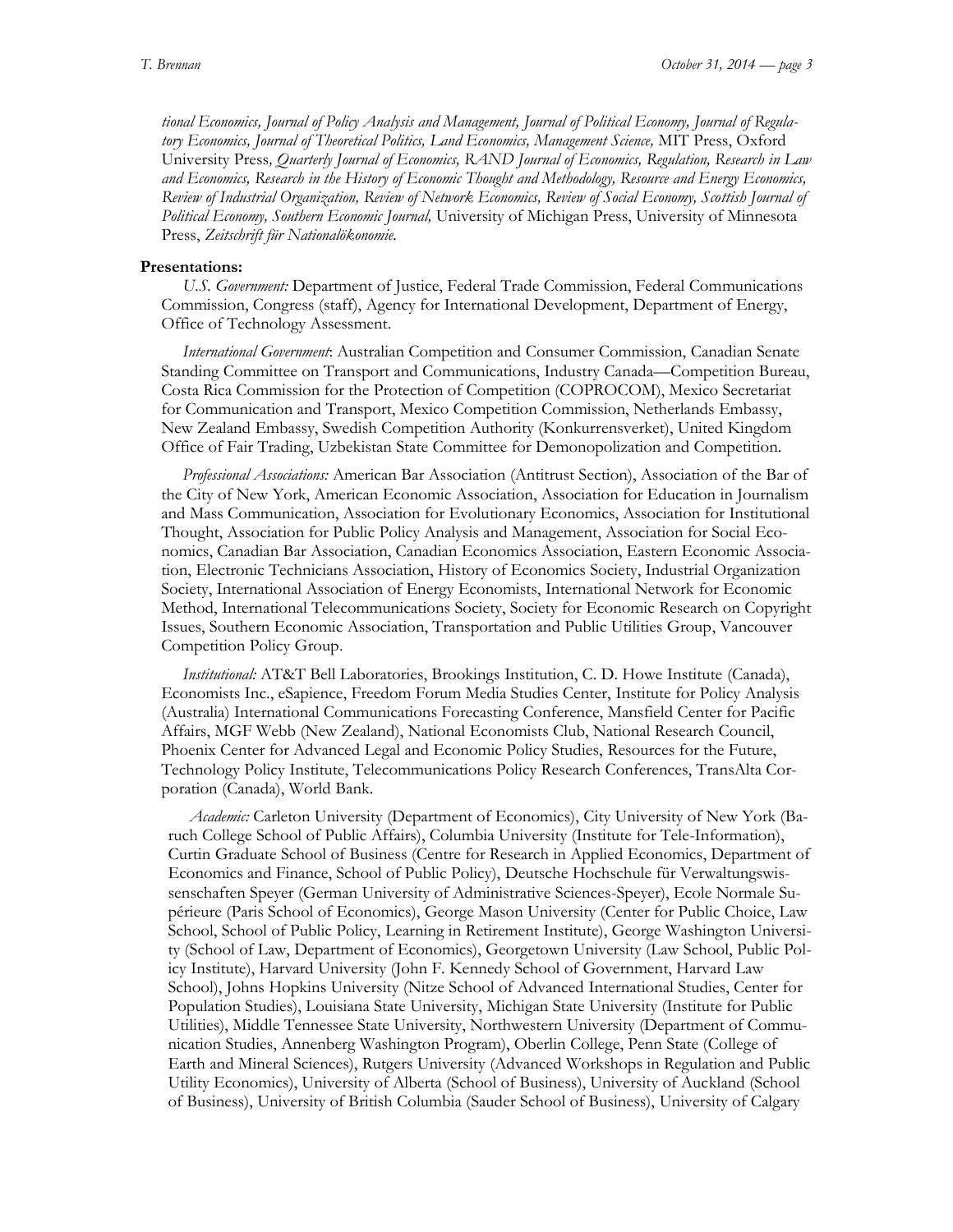(Van Horne Institute, Department of Economics), University of California-Berkeley (UC Energy Institute), University of California-Davis (Institute of Government Affairs), University of Delaware (Center for the Study of Values), University of Maryland Baltimore County, University of Maryland-College Park, University of Maryland School of Law, University of Pennsylvania (Department of Economics, Annenberg School for Communication, Law School), University of Southern California (Annenberg School for Communication), University of Texas (Department of Economics), Vanderbilt University (Owen School of Business, Department of Economics), Virginia Polytechnic Institute, West Virginia University.

# **Consultancies:**

World Bank International Law Institute Competition Bureau, Industry Canada Energy Information Administration, U.S. Department of Energy Criterion Economics Environmental Law Institute ERS Group Brattle Group

# **Other Professional Activities:**

- Keynote Speaker, Australian Competition and Consumer Commission 10<sup>th</sup> Regulatory Conference, Surfer's Paradise, Queensland, Australia (July 30, 2009).
- Visiting Fellow, School of Economics and Finance, Curtin Business School, Perth, WA, Australia (July 20-25, 2009).
- Panelist, "Climate Change, Cap-and-Trade, Renewable Electricity and Efficiency Mandates: How Do They Fit Together?" Technology Policy Institute, Rayburn House Office Building, Washington, DC (June 12, 2009).
- Member, Maryland Comprehensive Energy Plan Advisory Committee, 2009.
- Panelist, "Economic Standards for Considering Abuse of Dominance: Canadian and U.S. Perspectives," Canadian Bar Association, National Competition Law Section, Economics Committee and American Bar Association, Section of Antitrust Law, Economics Committee and International Committee (via teleconference, May 27, 2009).
- Interview, Congressional Quarterly, antitrust policy and removing immunity for freight rail (May 27, 2009).
- Featured Interview, Maryland electricity policy, Maryland Commons, [http://marylandcommons.com/editions/21/content\\_items/95,](http://marylandcommons.com/editions/21/content_items/95) (May 4, 2009).
- Interviewed re President Obama's Address to the Joint Session of Congress regarding energy policy, Greenwire (Feb. 24, 2009).
- Discussant, FTC Hearings on Resale Price Maintenance, Federal Trade Commission, Washington, DC (Feb. 19, 2009).
- Interviewed re purchase of Constellation Energy, WYPR radio (Sep. 23, 2008).
- Chair, Panel on Current Issues in Canadian Competition Policy, Phelps Centre for the Study of Government and Business (University of British Columbia), Canadian Economics Association, Vancouver, British Columbia (Jun. 6, 2008).
- Moderator, "Curbing Electricity Demand: Who, How and Why," First Wednesday Seminar, Resources for the Future, Washington, D.C. (Apr. 9, 2008).
- Expert Reviewer, "Federal Financial Interventions and Subsidies in Energy Markets 2007," Energy Information Administration, U.S. Department of Energy (Feb. 2008).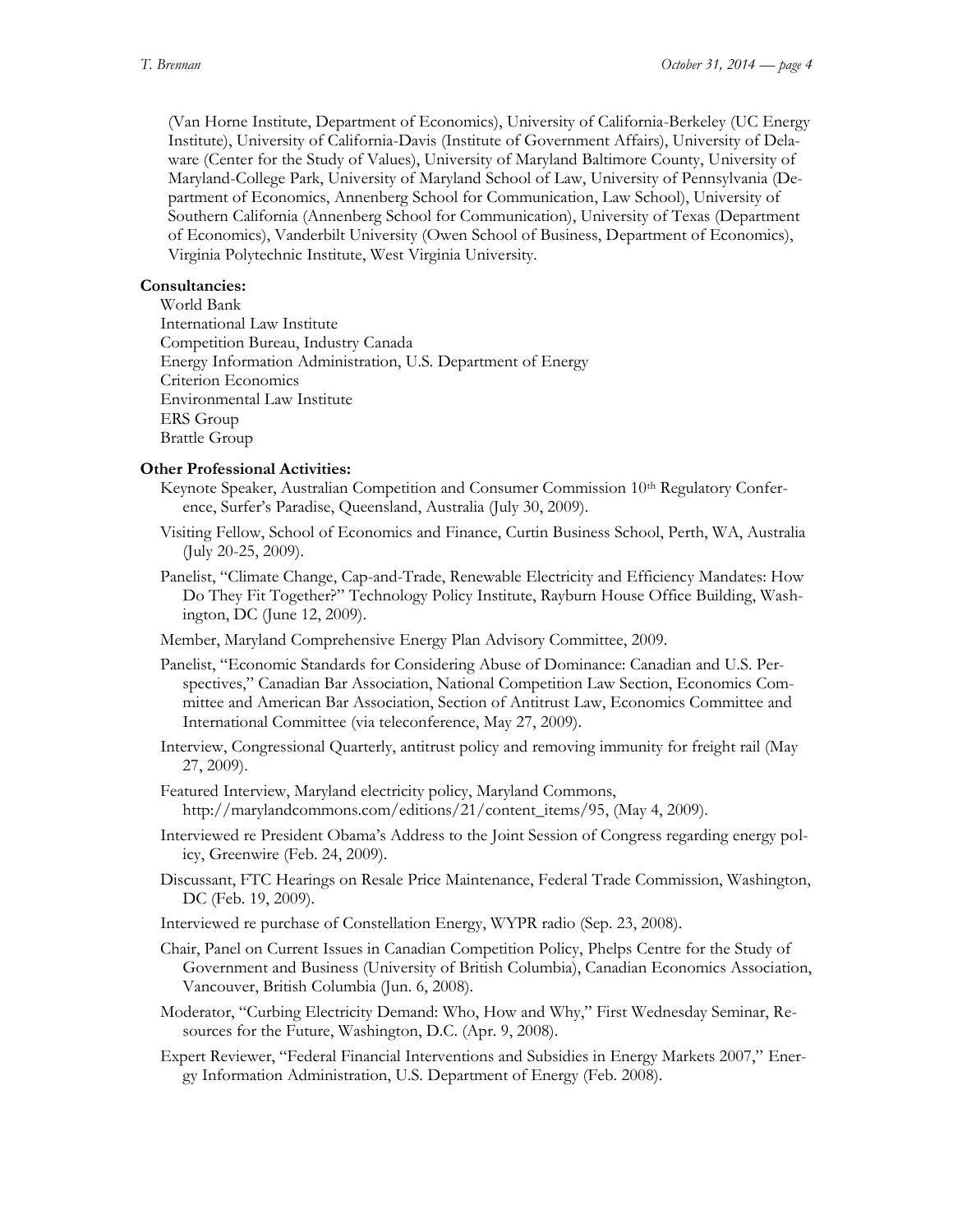- Member, Working Group, Demand-Side Management Cost Benefit Analysis, Maryland Public Service Commission (Jan. 2008).
- Panelist, Electricity Stakeholders Outreach Meeting, Maryland Energy Administration, State House, Annapolis, MD (Sep. 5, 2007).
- Interviewee, "Greater Baltimore Committee: Issues and Answers," Comcast News Channel (July 29, 2007).
- Panelist, Maryland Energy Summit, State Senate Office Building, Annapolis, MD (July 25, 2007).
- Panelist, "Can Antitrust Be Forward Looking?" Federal Trade Commission, Washington, DC, May 24, 2007.
- Panelist, "Predatory Buying," U.S. Department of Justice and Federal Trade Commission Joint Hearings on Section 2 Single Firm Conduct, Washington, DC, June 22, 2006.
- Panelist, "Holistic Approaches to Competition Enforcement," United Kingdom Office of Fair Trading, London, England, June 20, 2006.
- Consultant, Telecommunications Policy Rule and Local Regulatory Forbearance, Competition Bureau, Industry Canada, Gatineau, Quebec, 2005.
- Invited Participant, "The Theoretical and Empirical Analysis of Bundling," George Mason University School of Law, May 20, 2005.
- Regulatory Expert on Natural Monopolies and Telecommunications, Technical Assistance to the Republic of Uzbekistan for Institutional Strengthening of the State Committee on Demonopolization and Competition Development, International Law Institute, 2004-05.
- Chair, Antitrust Enforcement Panel, International Industrial Organization Conference, Atlanta, GA, Apr. 9, 2005.
- Chair, Telecommunications Policy Panel, International Industrial Organization Conference, Chicago, IL, Apr. 24, 2004.
- Participant, "Electricity Workshop—Security of Supply: Operating Reserves and Capacity Markets, Transmission and Interconnection, and Demand Response," Royal Netherlands Embassy, Washington, DC, March 9-10, 2004.
- Energy Information Administration, U.S. Department of Energy, Transmission Data Advisory Group, 2004.
- Proposal Reviewer, National Science Foundation: Programs in Economic, Ethics and Value Studies, Law and Social Policy, Human and Social Dynamics, 1992, 1996, 1999, 2000, 2004.
- Advisory Committee, Retail Electricity Deregulation Index, Center for the Advancement of Energy Markets, 2000-04.
- Interviewee, CBC Radio "Ottawa Morning," regarding 2003 blackout, Aug. 19, 2003.
- Reviewer, Electric Power Research Institute "Framework for the Future" Report, May 2003.
- Default Electricity Provider Forum, Center for the Advancement of Energy Markets, 2002-2003.
- Chair, "O Kilowatts, Where Art Thou" Panel, Association for Public Policy Analysis and Management, Dallas, TX, Nov. 8, 2002.
- Panelist, Broadband Forum, National Telecommunications and Information Administration, U.S. Department of Commerce, Oct. 12, 2001.
- EPCOR Distinguished Lecturer, University of Alberta, Edmonton, Alberta, Oct. 4, 2001.

McGee Lecturer in Public Policy, Vanderbilt University, March 1, 2001.

- Interviewee, *De Zeit*, Jan. 25, 2001.
- Interviewee, California electricity deregulation, TV2/Danmark, Feb. 7, 2001.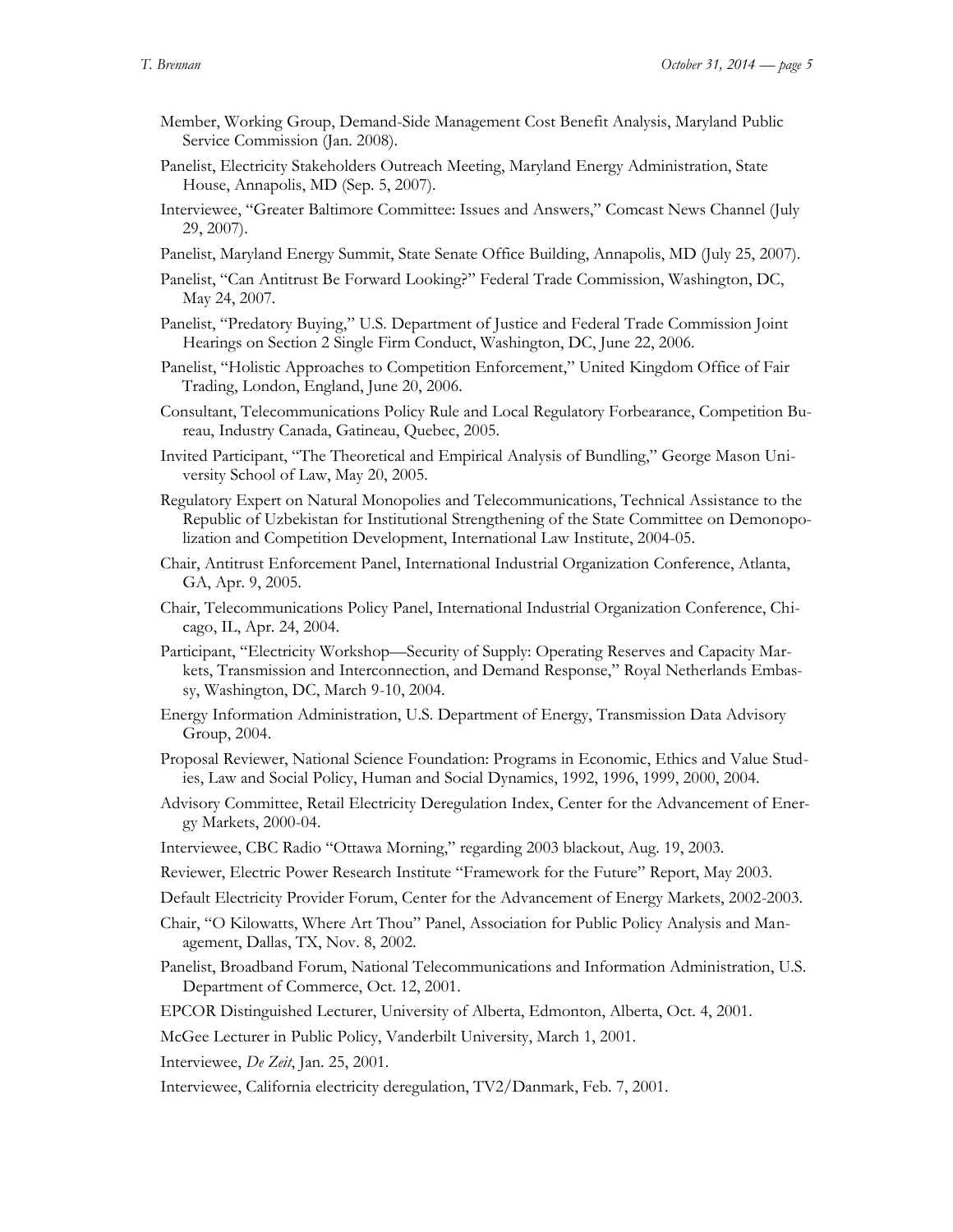- Advisory Committee, Federal Communications Commission "Connecting the Globe" Project, 2000.
- National Association of Regulatory Utility Commissioners Uniform Business Practices Workshop, March 3-4, 2000.
- Report Reviewer, National Research Council, Board on Infrastructure and the Constructed Environment, 1999.
- Proposal Reviewer, Smith Richardson Foundation, 1998.
- Interviewee, U.S. telecommunications policy, China Television (Taiwan), Jun. 25, 1998.
- Presenter, "Overview of Electricity Competition Policy Issues," League of Women Voters, Vineyard Haven, MA, Sep. 21, 1997.
- Organizing Committee, Telecommunications Policy Research Conference, 1994-96.
- Advisor, Mexico Secretariat for Communications and Transport and Mexico Competition Commission, Mexico City, Mexico, August 29-30, 1995.
- Advisory Panel, *Wireless Technologies and the National Information Infrastructure*, Office of Technology Assessment, 1994-95.
- Advisory Panel, Rights for Electronic Access to and Delivery of Information (READI) Program, Coalition for Networked Information, 1993-95.
- Socioeconomics Grant Review Panel, Environmental Protection Agency, 1992-94.
- Advisor, Slovak Antimonopoly Office, Bratislava, Slovak Republic, July 12-13, 1993.
- Reviewer and Contributor, Office of Technology Assessment reports: *Copyright and Home Copying*, 1989; *Global Standards*, 1992.
- Panelist, *Pro & Con*, WHMM-TV, Washington, DC, Jul. 24, 1989.
- Selection Committee, Rockefeller Prize for Non-Academically Affiliated Philosophers, American Philosophical Association, 1987, Chair, 1988.
- Workshop on Ethics and Public Policy, Washington College, Summer 1980.

#### **Other Teaching Experience:**

- Lecturer on Natural Monopoly Regulation and Telecommunications Policy, State Committee on Demonopolization and Competition Development, Tashkent, Uzbekistan, Jan. 14-18, 2005.
- Lecturer, Post-Privatization: Managing the Challenge, International Law Institute, Washington, DC, Jun. 11, 2004, Oct. 14, 2005.
- Lecturer, Georgetown Public Policy Institute, Georgetown University, Nov. 2003.
- Lecturer, Microeconomics Refresher Course, World Bank, Washington, DC, 1999.
- Lecturer, Economic Regulation, Washington Campus Summer MBA Program, Georgetown University, Washington, DC, 1996.
- Lecturer, Regulatory Economics and Telecommunications Policy in Developing Market Economies, International Law Institute, Washington, DC, 1994.
- Lecturer, United States Telecommunications Training Institute, Washington, DC, 1989-94.
- Lecturer and Panelist, Annenberg Washington Program Communications Faculty Workshops, 1988-1990, 1993.
- Lecturer, Introductory and Intermediate Microeconomics for Attorneys in the Antitrust Division, U. S. Dept. of Justice, Spring 1981-Spring 1982.
- Teaching Assistant, Graduate Microeconomic Theory, University of Wisconsin, Madison, Spring, 1977 ("Excellent" rating received).
- Co-teacher, Institutional Economics, University of Wisconsin, Madison, Spring, 1977.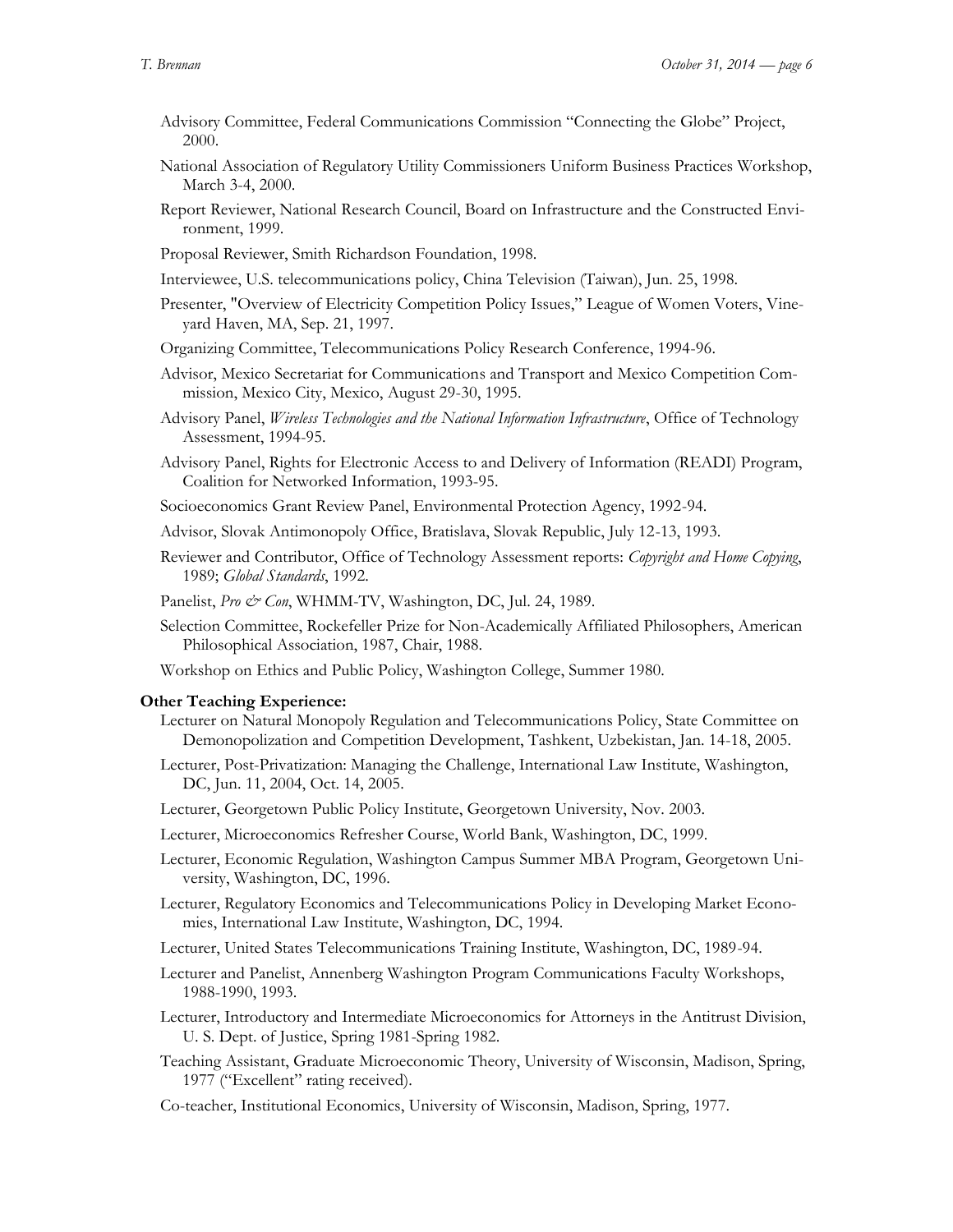Leader, Seminar on Nicholas Georgescu-Roegen's *The Entropy Law and the Economic Process*, University of Wisconsin, Madison, Summer 1977.

### **Other Research Experience:**

- Research Assistant in Education and Job Migration, Institute for Research on Poverty, University of Wisconsin, Madison, August, 1975-August, 1976.
- Programmer and Research Assistant in Plasma Physics, Institute for Fluid Dynamics and Applied Mathematics, University of Maryland, College Park, October, 1970-August, 1974.

# **PUBLICATIONS**

#### **Books:**

- *Alternating Currents: Electricity Markets and Public Policy* (with Karen Palmer and Salvador Martinez), Washington, DC: Resources for the Future (2002).
- *A Shock to the System: Restructuring America's Electricity Industry* (with Karen Palmer, Raymond Kopp, Vito Stagliano, Alan Krupnick, and Dallas Burtraw), Washington: Resources for the Future (1996).

#### **Monographs:**

- *Generating the Benefits of Competition: Challenges and Opportunities in Opening Electricity Markets*, Toronto: C. D. Howe Institute, Commentary 260 (April, 2008).
- *The California Electricity Experience, 2000-2001: Education or Diversion?* Washington: Resources for the Future (2001).

#### **Edited Collections:**

"Symposium: Recent Competition Issues in Telecommunications" *Antitrust Bulletin*, vol. 40, no. 3 (1995).

#### **Articles:**

- "Behavioral Economics and Merger Enforcement: A Speculative Guide," *Threshold: American Bar Association Mergers and Acquisitions Committee*, vol. 9, no. 2 (2009): 21-29.
- "RPM as Exclusion: RPM as Exclusion: Did the U.S. Supreme Court Stumble Upon the Missing Theory of Harm?" *Antitrust Bulletin*, vol. 53, no. 4 (2008): 967-86.
- "Essential Facilities and *Trinko*: Should Antitrust and Regulation Be Combined?" *Federal Communications Law Journal*, vol. 61, no. 1 (2008): 133-47.
- "The Complement Market/Final Consumer Distinction: Exclusion & Predation in the U.S. Department of Justice Section 2 Report," *Global Competition Policy* (Oct. 2008, Release One): 1-12, available at [http://www.globalcompetitionpolicy.org/index.php?&id=1408&action=907.](http://www.globalcompetitionpolicy.org/index.php?&id=1408&action=907)
- "*FTC v. Whole Foods:* Which Standards; Which Substitutes," *Global Competition Policy* (September 2008, Release One): 1-11, available at http://www.globalcompetitionpolicy.org/index.php?&id=1373&action=907.
- "Conspiracy in Industry or Conspiracy in Academe? A Review of Yoshiro Miwa and J. Mark Ramseyer's *The Fable of the Keiretsu: Urban Legends of the Japanese Economy," International Journal of the Economics of Business*, vol. 15, no. 2 (2008): 265-78.
- "Applying "Merger Guidelines" Market Definition to (De)Regulatory Policy: Pros and Cons," *Telecommunications Policy*, vol. 32, no. 6 (2008): 388-398; doi: 10.1016/j.telpol.2008.04.003.
- "Skating Toward Deregulation: Canadian Developments," *Federal Communications Law Journal*, vol. 60, n. 2 (2008): 325-57.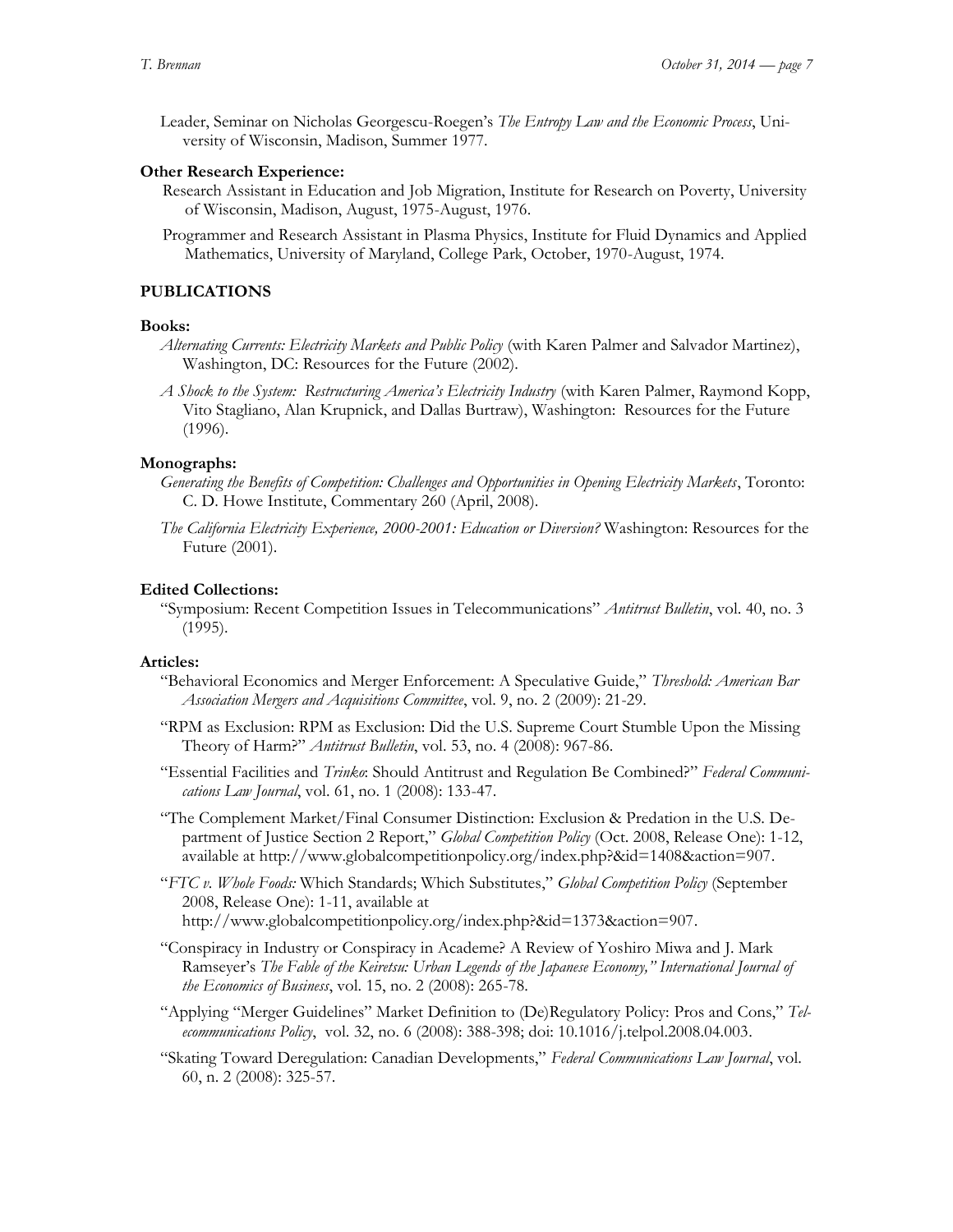- "Bundled Rebates as Exclusion Rather Than Predation," *Journal of Competition Law and Economics*, vol. 4: (2008): 335-374; doi: 10.1093/joclec/nhn001.
- "2006 in Competition Policy and Enforcement: An Economic Perspective" (with Alan Gunderson), *Canadian Competition Record*, vol. 22, no. 4 (Summer 2007): 67-93.
- "Consumer Preference Not to Choose: Methodological and Policy Implications," *Energy Policy*, vol. 35 (2007): 1616-27.
- "Alleged Transmission Inadequacy: Is Restructuring the Cure or the Cause?" *Electricity Journal*, vol. 19, no. 4 (May 2006): 42-51.
- "Green Preferences as Regulatory Policy Instrument," *Ecological Economics*, vol. 56, no. 1 (2006): 144-54.
- "Political Economy and the Efficiency of Compensation for Takings" (with James Boyd), *Contemporary Economic Policy,* vol. 24, no. 1 (2006): 188-202.
- "*Trinko* v. Baxter: The Demise of U.S. v. AT&T," *Antitrust Bulletin*, vol. 50, no. 4 (2005): 635-64.
- "Should the Flamingo Fly? Using Competition Law to Limit the Scope of Postal Monopolies," *Antitrust Bulletin*, vol. 50, no. 1 (2005): 197-221.
- "'Vertical Market Power' as Oxymoron: Horizontal Approaches to Vertical Antitrust," *George Mason Law Review*, vol. 12, no. 4 (2004): 895-922.
- "Market Failures in Real-Time Metering," *Journal of Regulatory Economics*, vol. 26, no. 2 (2004): 119- 39.
- "The Legacy of *U.S. v. Microsoft*," *Regulation*, vol. 26, no. 4 (Winter 2004): 22-28.
- "Electricity Capacity Requirements: Who Pays?" *Electricity Journal,* vol. 16, no. 8 (Oct. 2003): 11- 22.
- "Mismeasuring Electricity Market Power," *Regulation* 25 (Spring 2003): 60-65.
- "Do Easy Cases Make Bad Law? Antitrust Innovation or Missed Opportunities in *U.S. v. Microsoft*," *George Washington Law Review,* vol. 69 (2001): 1042-1102.
- "Implementing Electricity Restructuring: Policies, Potholes, and Prospects" (with Karen Palmer and Salvador Martinez), *Environmental and Resource Economics*, vol. 22 (2002): 99-132.
- "The California Crisis: Questioning The Conventional 'Wisdom'," *Regulation* 24 (Fall 2001): 63-69.
- "Drawing Lessons from the California Power Crisis," *Resources* no. 144 (Summer 2001): 8-12.
- "Vertical Excuses for Horizontal Practices: Should There Be Any *Per Se* Rules?" *Antitrust Bulletin*, vol. 45 (2000): 467–490.
- "Programmi DSM e concorrenza elettrica negli Stati Uniti (DSM programs and electricity competition in the Unites States)," *Energia*, vol. 21, no. 1 (2000): 32–42.
- "The Spectrum as the Commons: Today's Vision, Not Tomorrow's Prescription," *Journal of Law and Economics*, vol. 41 (1998): 791–803.
- "Industry Parallel Interconnection Agreements," *Information Economics and Policy*, vol. 9 (1997): 133–149.
- "Technology and Coordination: Antitrust Implications of Remote Sensing Satellites," (with Molly Macauley), *Antitrust Bulletin*, vol. 42 (1997): 477–502.
- "Stranded Costs, Takings, and the Law and Economics of Implicit Contracts," (with James Boyd), *Journal of Regulatory Economics*, vol. 11 (1997): 41–54.
- "Making Sense of the Telecommunications Act of 1996," *Industrial and Corporate Change*, vol. 5 (1996): 941–61.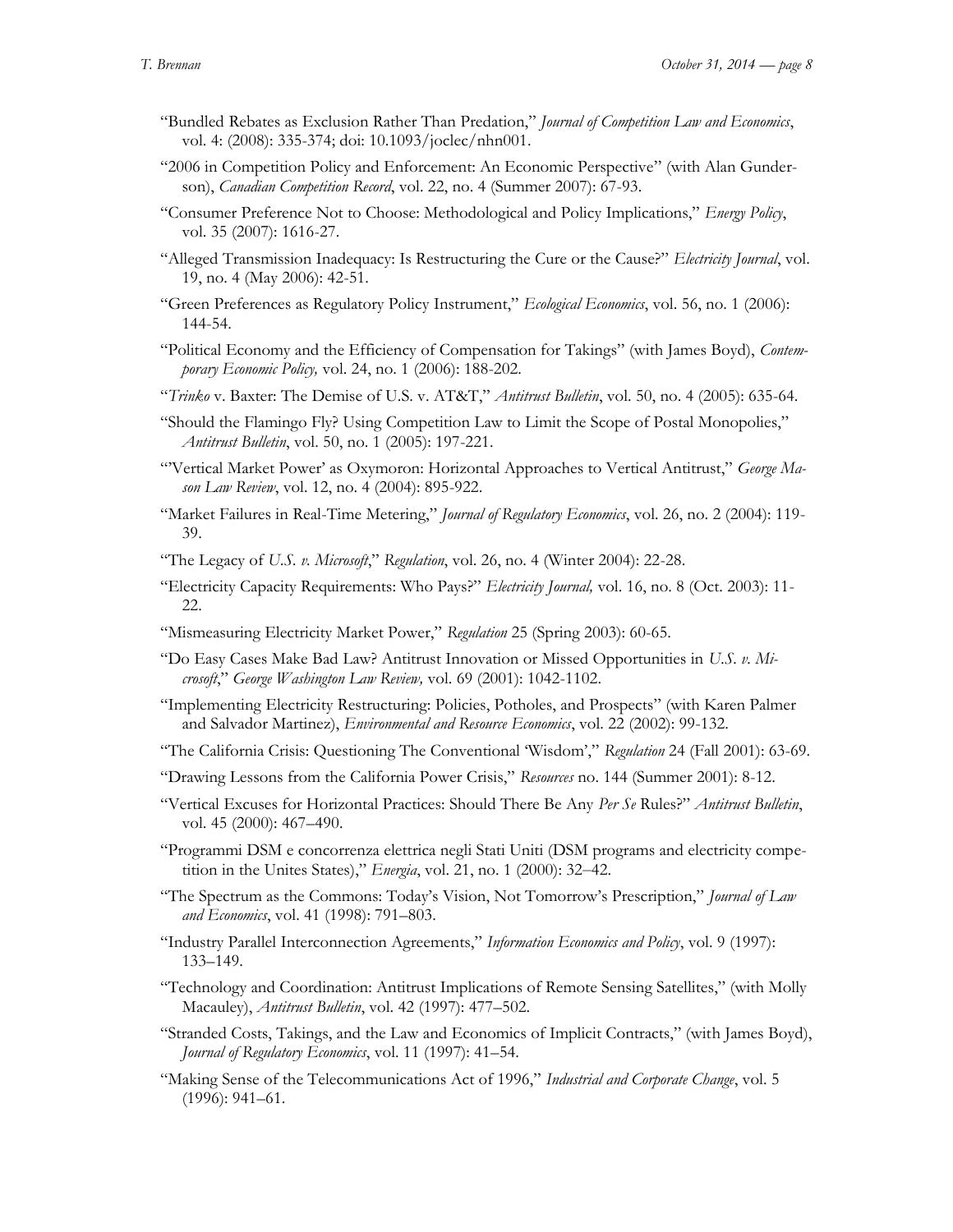- "Methodology—Abstract Philosophy or Criticism of Diminishing Returns," *Research in the History of Economic Thought and Methodology*, vol. 14 (1996): 329–42.
- "Is Cost-of-Service Regulation Worth The Cost?" *International Journal of the Economics of Business*, vol. 3, no. 1 (1996): 25–42.
- "Remote Sensing Satellites and Privacy: A Framework for Policy Assessment" (with Molly Macauley), *Journal of Law, Computers, and Artificial Intelligence*, vol. 4, no. 3 (1995): 233–48.
- "Does the Theory Behind *U.S. v. AT&T* Still Apply Today?" *Antitrust Bulletin*, vol. 40, no. 3 (1995): 455–82, reprinted in Brock, Gerald and Gregory Rosston (ed.), *The Internet and Telecommunications Policy: Selected Papers from the 1995 Telecommunications Policy Research Conference* (New York: Lawrence Erlbaum, 1996.
- "Markets, Information, and Benevolence," *Economics and Philosophy*, vol. 10, no. 2 (1994): 151-68.
- "Talking to One's Selves: The Social Science of Jon Elster," *Journal of Communication*, vol. 44, no. 1 (1994): 73-81.
- "Economic Theory in Industrial Policy: Lessons From *U.S. v. AT&T*," Research in the History of *Economic Thought and Methodology*, vol. 11 (1994): 49-72.
- "Comparing the Costs and Benefits of Diversification by Regulated Firms" (with Karen Palmer), *Journal of Regulatory Economics*, vol. 6, no. 2 (1994): 115-36.
- "Copyright, Property, and the Right to Deny," *Chicago-Kent Law Review*, vol. 68, no. 2 (1993): 675- 714.
- "The Futility of Multiple Utility," *Economics and Philosophy*, vol. 9, no. 1 (1993): 155-64.
- "Content, Controversy, and Control: Politics and the Evolution of Antitrust Enforcement," *Law and Policy*, vol. 14, no. 1 (1992): 107-22.
- "Refusing to Cooperate with Competitors: A Theory of Boycotts," *Journal of Law and Economics*, vol. 35, no. 2 (1992): 247-64.
- "Integrating Communications Theory into Media Policy: An Economic Perspective," *Telecommunications Policy*, vol. 16, no. 6 (1992): 460-74 (nominated for the Donald McGannon Communication Research Center 1993 Communication Policy Research Award).
- "Rational Ignorance: The Strategic Economics of Military Censorship," *Southern Economic Journal*, vol. 58, no. 4 (1992): 966-74.
- "Depreciation, Investor Compensation, and Welfare under Rate-of-Return Regulation," *Review of Industrial Organization*, vol. 6, no. 1 (1991): 73-87.
- "Voluntary Exchange and Economic Claims," *Research in the History of Economic Thought and Methodology*, vol. 7 (1990): 105-24.
- "Vertical Integration, Monopoly, and the First Amendment," *Journal of Media Economics*, vol. 3, no. 1 (1990): 57-76.
- "Cross-Subsidization and Cost Misallocation by Regulated Monopolists," *Journal of Regulatory Economics*, vol. 2, no. 1 (1990): 37-51.
- "Understanding 'Raising Rivals' Costs': Reply," *Antitrust Bulletin*, vol. 34, no. 4 (1989): 909-18.
- "A Methodological Assessment of Multiple Utility Frameworks," *Economics and Philosophy*, vol. 5, no. 2 (1989): 189-208, reprinted in Caldwell, Bruce (ed.), *The Philosophy and Methodology of Economics* (Aldershot: Edward Elgar, 1993): vol. 1, 405–24.
- "The 'Fairness Doctrine' as Public Policy," *Journal of Broadcasting and Electronic Media*, vol. 33, no. 4 (1989): 419-40.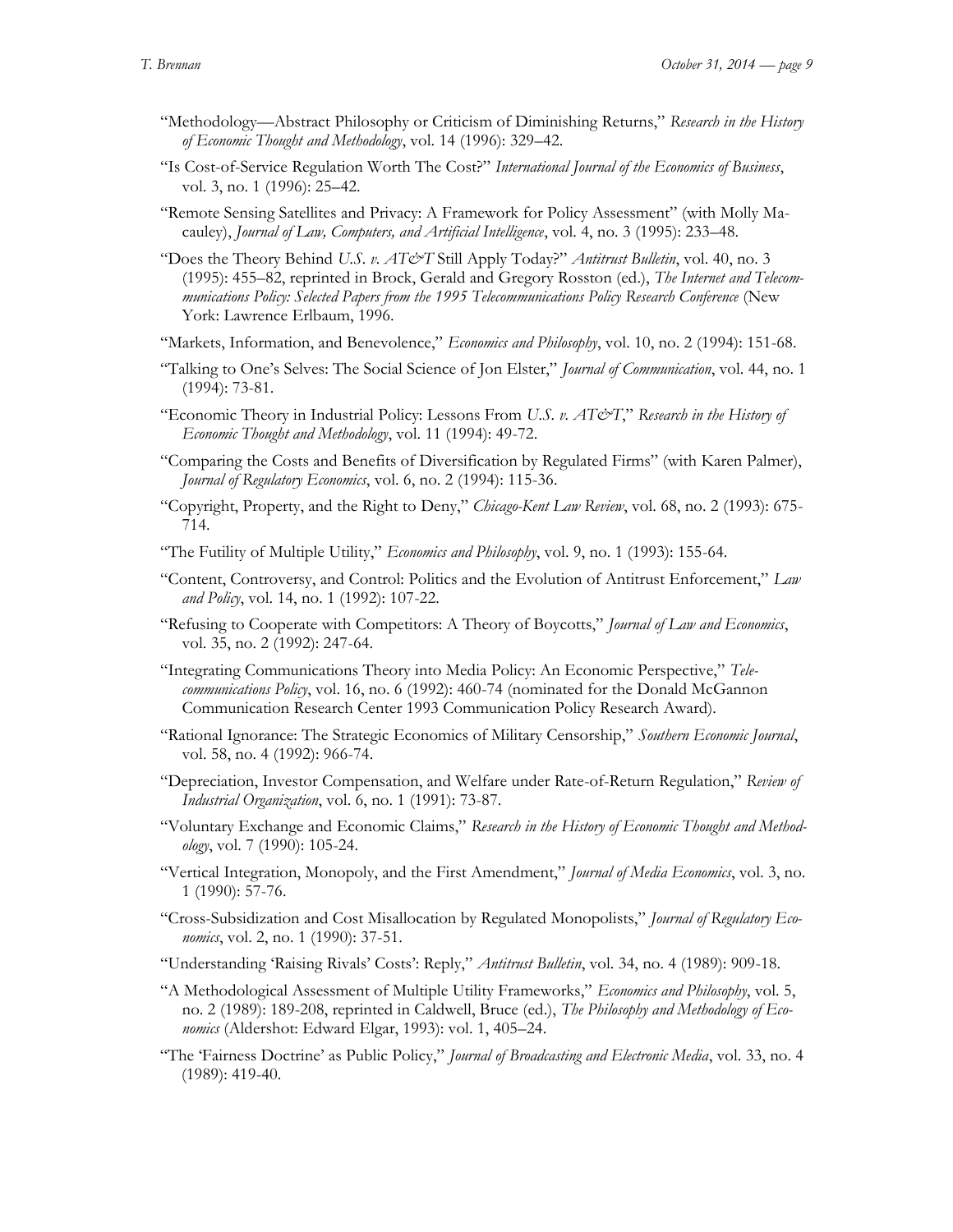- "Exclusive Dealing, Limiting Outside Activity, and Conflict of Interest," *Southern Economic Journal*, vol. 56, no. 2 (1989): 323-35.
- "Divestiture Policy Considerations in an Information Services World," *Telecommunications Policy*, vol. 13, no. 3 (1989): 243-54.
- "Regulating by 'Capping' Prices," *Journal of Regulatory Economics*, vol. 1, no. 2 (1989): 133-47, reprinted in Einhorn, Michael (ed.), *Price Caps and Incentive Regulation in Telecommunications* (Norwell, MA: Kluwer Academic Press, 1991): 33-45.
- "Exclusive Dealing in General Business Practice," *Journal of Business Strategies*, vol. 5, no. 2 (1988): 53-60.
- "Understanding Raising Rivals' Costs," *Antitrust Bulletin,* vol. 33, no. 1 (1988): 95-113*.*
- "An Economic Look at Taxing Home Audio Taping" *Journal of Broadcasting and Electronic Media*, vol. 32, no. 1 (1988): 89-103.
- "Rights, Market Failure, and Rent Control: A Comment on Radin," *Philosophy and Public Affairs*, vol. 17, no. 1 (1988): 66-79.
- "Academic Disciplines and Representative Advocacy," *Business and Professional Ethics Journal*, vol. 6, no. 1 (1987): 32-55.
- "Why Regulated Firms Should Be Kept Out Of Unregulated Markets: Understanding the Divestiture in *U.S. v. AT&T*," *Antitrust Bulletin*, vol. 32, no. 3 (1987): 741-93.
- "Joint Production and Monopoly Extension Through Tying" (with Sheldon Kimmel), *Southern Economic Journal*, vol. 53, no. 2 (1986): 490-501.
- "Harper & Row v. *The Nation*: Copyrightability and Fair Use," *Journal of the Copyright Society of the U.S.A.*, vol. 33, no. 4 (1986): 368-89.
- "Is Economics Methodologically Special?" *Research in the History of Economic Thought and Methodology*, vol. 2 (1984): 127-40.
- "Local Government Action and Antitrust Policy: An Economic Analysis," *Fordham Urban Law Journal*, vol. 12, no. 3 (1984): 405-36.
- "Economic Efficiency and Broadcast Content Regulation," *Federal Communications Law Journal*, vol. 35, no. 2 (1983): 117-38.
- "Mistaken Elasticities and Misleading Rules," *Harvard Law Review*, vol. 95, no. 8 (1982): 1849-56, excerpted in Calvani, Terry, and John Siegfried (eds.), *Economic Analysis and Antitrust Law* (Boston: Little Brown, 1988): 118-22.
- "Explanation and Value in Economics," *Journal of Economic Issues*, vol. 13, no. 4 (1979): 911-32.

#### **Chapters in Books:**

- "Commentary: Bright Lines and Cautionary Notes," in Boyer, Marcel, David Faver and Michael Trebilcock, *Competition Policy and Intellectual Property* (Toronto: Irwin Law, 2009): 226-45.
- "Should Innovation Rationalize Supra-Competitive Prices? A Skeptical Speculation," in Fredenberg, Arvid (ed.), *The Pros and Cons of High Prices* (Stockholm: Konkurrensverket/Swedish Competition Authority, 2007): 88-127.
- "Saving Section 2: Reframing U.S. Monopolization Law," in Ghosal, Vivek and Johan Stennek (eds.), *The Political Economy of Antitrust* (Amsterdam: North-Holland, 2007): 417-51.
- "Preventing Monopoly or Discouraging Competition? The Perils of Price-Cost Tests for Market Power in Electricity," in Kleit, Andrew N. (ed.), *Electric Choices: Deregulation and the Future of Electric Power* (Lanham, MD: Rowman and Littlefield, 2006): 163-79.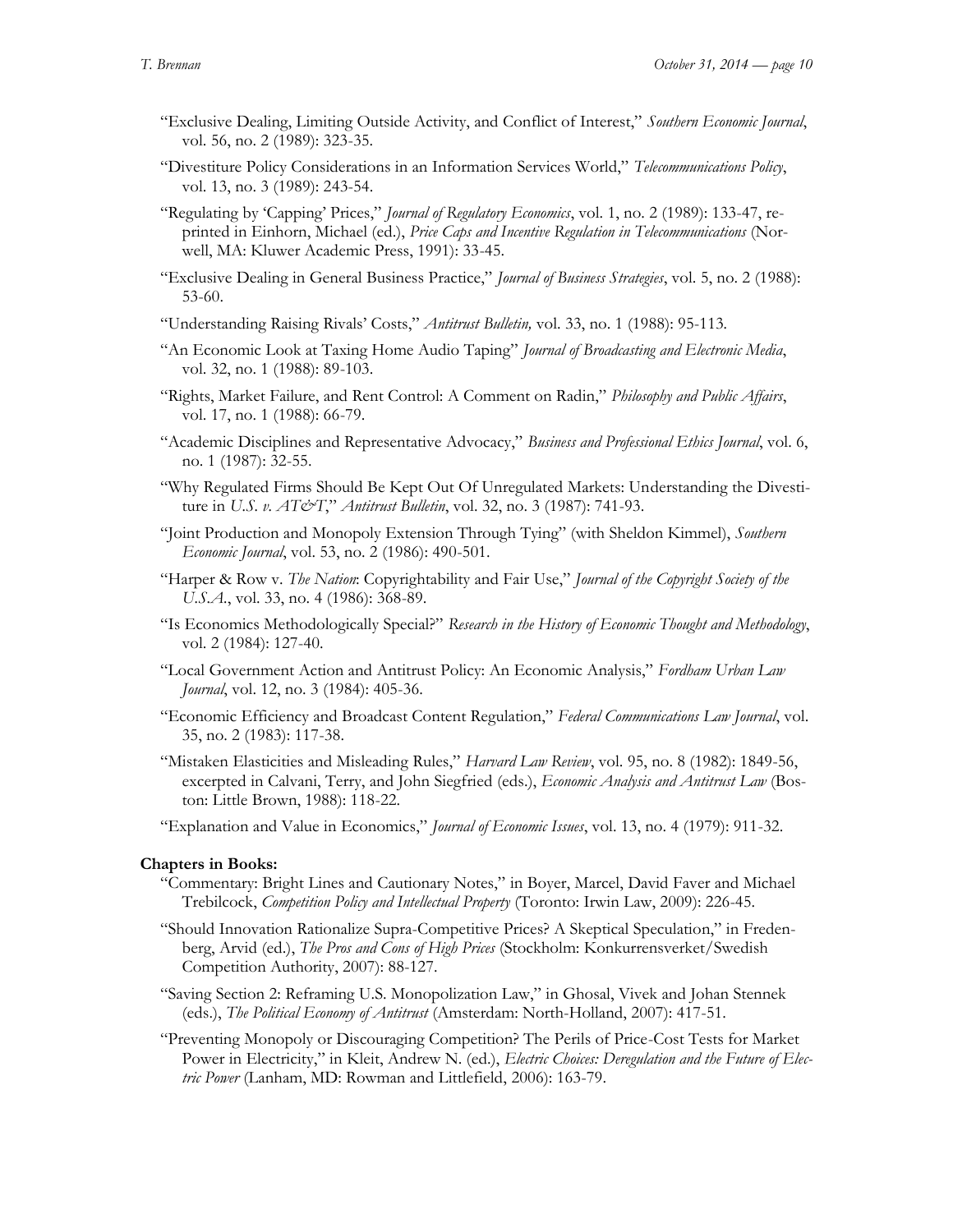- "Fair Use as Policy Instrument," in Gordon, Wendy, Lisa Takeyama and Ruth Towse (eds.), *Developments in the Economics of Copyright: Research and Analysis* (Northampton, MA: Edward Elgar, 2005): 80-102.
- "Making Electricity Markets Competitive: How Fast and By Whom," in Portney, Paul and Richard Morgenstern (eds.), *New Approaches on Energy and the Environment: Policy Advice for the President* (Washington: Resources for the Future, 2004): 38-43.
- "Regulation and Competition as Complements," in Crew, Michael and Menahem Spiegel (eds.), *Obtaining the Best from Regulation and Competition* (Norwell, MA: Kluwer Academic Press, 2004): 1-20.
- "Opening Electricity Markets: Lessons from the U.S. Experience," in Bohne, Eberhard (ed.), *Neubestimmung staatlicher Aufgaben im Stromhandel (Redefining the role of government in electricity trading)* (Berlin: Duncker & Humblot, 2003).
- "The FCC and Policy Federalism: Broadband Internet Access Regulation," in Madden, Gary and Scott Savage (eds.), *International Handbook of Telecommunications Economics, Volume III* (Northampton, MA: Edward Elgar, 2003): 173-99.
- "Provincial and Federal Roles in Facilitating Retail Electricity Competition," in Walls, W. David (ed.), *Regional Transmission Organizations: Restructuring Electricity Transmission in Canada* (Calgary, Alberta: Van Horne Institute, 2003): 15-39.
- "Private Eyes in the Sky: Implications of Remote Sensing Technology for Enforcing Environmental Regulation," (with Molly Macauley) in Farrow, Scott and Paul Fishbeck (eds.), *Improving Regulation: Case Studies in Environment, Health, and Safety* (Washington: Resources for the Future, 2001): 310-32.
- "Promoting Telephone Competition: A Simpler Way?" in Gillete, Susan and Ingo Vogelsang (eds.), *Competition, Regulation, and Convergence: Current Trends in Telecommunications Policy Research*  (Mahwah, NJ: Lawrence Erlbaum, 1999): 85–103.
- "Discounting the Future: Economics and Ethics," in Oates, Wallace (ed.), *The RFF Reader in Environmental and Resource Management* (Washington: Resources for the Future, 1999): 35–41.
- "Comparing 'Stranded Costs' Arguments in Telecommunications and Electricity," in Crew, Michael (ed.), *Regulation Under Increasing Competition* (Norwell, MA: Kluwer Academic Press, 1999): 79–94.
- "American Democratic Institutions and Social Values," in Carrow, Milton, R. Paul Churchill and Joseph Cordes (eds.), *Democracy, Social Values, and Public Policy* (Westport, CT: Greenwood, 1998): 37–55.
- "Die ökonomische Analyse des Rechts aus philosopher Sicht: Gesellschaftspolitsche Ziele im Kontext des Rechts," ["A Philosophical Assessment of 'Law and Economics': Policy Norms and Judicial Contexts,"] in Ott, Claus, and Hans-Bernd Schäfer (ed.), *Effiziente Verhaltenssteuerung und Kooperation im Zivilrecht* (Tübingen: Mohr Siebeck, 1997): 283–309.
- "Additional Considerations in the Electricity Competition Debate," in National Research Council, *Competition in the Electricity Industry: Emerging Issues, Opportunities and Risks for Facility Operators* (Washington: National Academy Press, 1996).
- "Does the Theory Behind U.S. v. AT&T Still Apply today?" in Brock, Gerald and Gregory Rosston (ed.), *The Internet and Telecommunications Policy: Selected Papers from the 1995 Telecommunications Policy Research Conference* (New York: Lawrence Erlbaum, 1996): 13–33, reprinted from *Antitrust Bulletin*, vol. 40, no. 3 (1995): 455–82.
- "Balancing Present Costs and Future Benefits," in National Research Council, *Financing Tomorrow's Infrastructure: Challenges and Issues* (Washington: National Academy Press, 1996): 7–20.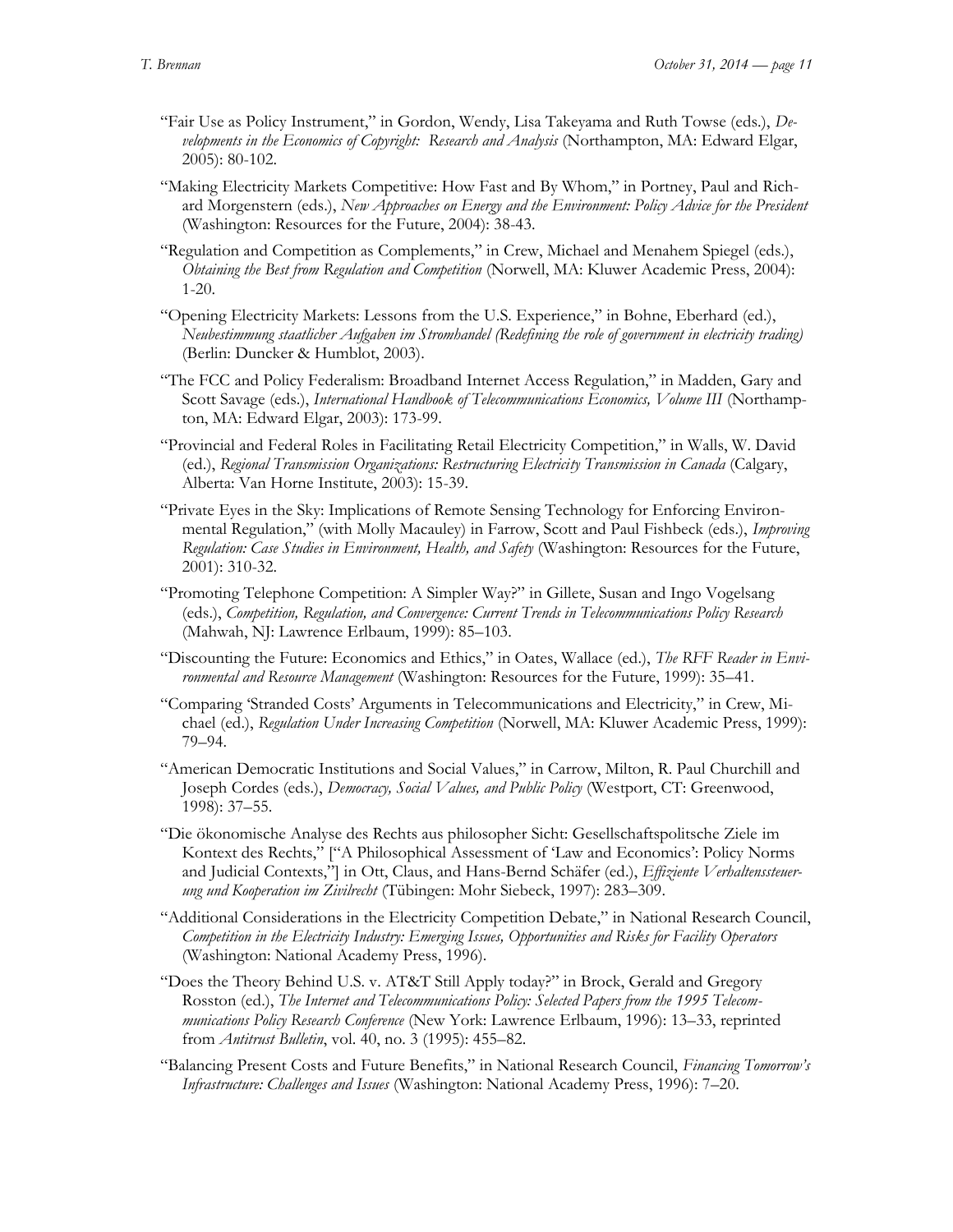- "Game Theory and the First Amendment: Strategic Implications of Freedom of the Press," in Brock, Gerald (ed.), *Toward a Competitive Telecommunication Industry: Selected Papers from the 1994 Telecommunications Policy Research Conference* (New York: Lawrence Erlbaum, 1995): 309–31.
- "A Methodological Assessment of Multiple Utility Frameworks," in Caldwell, Bruce (ed.), *The Philosophy and Methodology of Economics* (Aldershot: Edward Elgar, 1993): vol. 1, 405–24, reprinted from *Economics and Philosophy*, vol. 5, no. 2 (1989): 189-208.
- "Mergers," in *Magill's Survey of Social Science: Economics* (Pasadena: Salem Press, 1991): 1424-30.
- "Monopolies: Regulation," in *Magill's Survey of Social Science: Economics* (Pasadena: Salem Press, 1991): 1543-49.
- "The Trouble With Norms," in Koford, Kenneth and Miller, Jeffrey (eds.), *Social Norms and Economic Institutions* (Ann Arbor: University of Michigan Press, 1991): 85-94.
- "Regulating by 'Capping' Prices," in Einhorn, Michael (ed.), *Price Caps and Incentive Regulation in Telecommunications* (Norwell, MA: Kluwer Academic Press, 1991): 33-45, reprinted from *Journal of Regulatory Economics*, vol. 1, no. 2 (1989): 133-47.
- "Issues of International Trade," in Cole, Barry. (ed.), *After the Break-Up: Assessing the New Post-AT&T Divestiture Era*, (New York: Columbia University Press, 1991): 466-72.
- "Entry and Welfare Loss in Regulated Industries," in Crew, Michael (ed.), *Competition and the Regulation of Utilities* (Norwell, MA: Kluwer Academic Publishers, 1990): 141-56.
- "'Raising Rivals' Costs'—Advice for the Practitioner," in American Bar Association, Section of Antitrust Law, *Manual on the Economics of Antitrust Law* (4th supplement), (1988).
- "Mistaken Elasticities and Misleading Rules," in Calvani, Terry, and John Siegfried (eds.), *Economic Analysis and Antitrust Law* (Boston: Little Brown, 1988): 118-22, excerpted from *Harvard Law Review*, vol. 95, no. 8 (1982): 1849-56.

### **Short Articles, Reviews, Commentaries:**

- "Predation, Exclusion, and Complement Market Monopolization," Section 2 Symposium, Truth on the Market (May 6, 2009), available at [http://www.truthonthemarket.com/2009/05/06/section-2-symposium-tim-brennan-on](http://www.truthonthemarket.com/2009/05/06/section-2-symposium-tim-brennan-on-predation-exclusion-and-complement-market-monopolization/)[predation-exclusion-and-complement-market-monopolization/.](http://www.truthonthemarket.com/2009/05/06/section-2-symposium-tim-brennan-on-predation-exclusion-and-complement-market-monopolization/)
- "The Relationship Between Regulation and Antitrust," Section 2 Symposium, Truth on the Market (May 6, 2009), available at [http://www.truthonthemarket.com/2009/05/06/section-2](http://www.truthonthemarket.com/2009/05/06/section-2-symposium-tim-brennan-on-general-standard/) [symposium-tim-brennan-on-general-standard/.](http://www.truthonthemarket.com/2009/05/06/section-2-symposium-tim-brennan-on-general-standard/)
- "Assessing Electricity Markets: Prospects and Pitfalls," RFF Policy Commentary (Oct. 13, 2008), available at
	- [http://www.rff.org/Publications/WPC/Pages/10\\_13\\_08\\_Assesing\\_Electricity\\_Markets.aspx.](http://www.rff.org/Publications/WPC/Pages/10_13_08_Assesing_Electricity_Markets.aspx)
- "Smooth the path to electric deregulation," *Financial Post* (Apr. 3, 2008), available at [http://www.financialpost.com/story.html?id=418650.](http://www.financialpost.com/story.html?id=418650)
- "Guideposts in the electricity debate," *Baltimore Examiner* (Apr. 3, 2008), available at [http://www.examiner.com/a-](http://www.examiner.com/a-1317673~Tim_Brennan__Guideposts_in_the_electricity_debate.html)

[1317673~Tim\\_Brennan\\_\\_Guideposts\\_in\\_the\\_electricity\\_debate.html.](http://www.examiner.com/a-1317673~Tim_Brennan__Guideposts_in_the_electricity_debate.html)

- "Electricity Markets and Energy Security: Friends or Foes?" *Resources* (Fall/Winter, 2008): 6-9.
- Review of *The Grid: A Journey Through the Heart of Our Electrified World* by Philip Schewe, *Physics Today* (Feb. 2008): 62-64.
- "Six Recommendations for Reframing Monopolization Law," University of Maryland Baltimore County, Department of Public Policy, Policy Brief No. 2 (January 2007).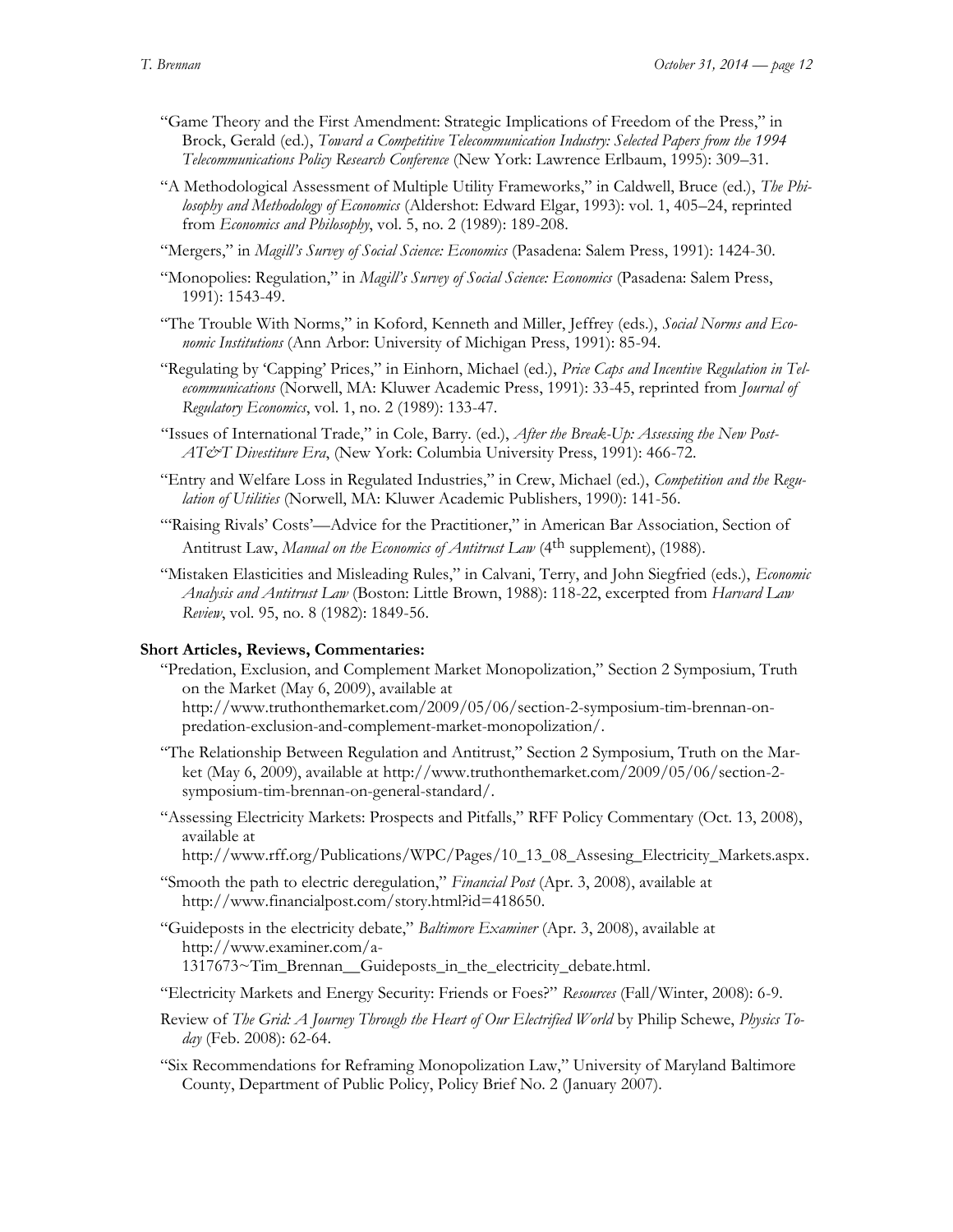- "Public Use and Just Compensation: How and When Does Economic Analysis Apply?" *Resources* 159 (Fall 2005): 24-27.
- "Houses of Cards," review of *Paying With Plastic: The Digital Revolution in Buying and Borrowing* by David Evans and Richard Schmalensee, *Regulation* 28 (Fall 2005): 56-58.
- "Microsoft: An Opportunity Missed?" *Managing Intellectual Property* (Dec. 2002/Jan. 2003): 4.
- Review of *Electric Money* (PBS video), *Journal of American History* 89 (2002): 1177-78.
- "More Power Creates Puzzle" (with Joseph Doucet), *Edmonton Journal* (Nov. 23, 2001).
- "An Academic's Guide to the Way Washington Really Works," *Chronicle of Higher Education* (Jan. 12, 2001): B11.
- "Economists as Judicial Activists," *Policy Matters 00-10*, AEI-Brookings Joint Center for Regulatory Studies, http://www.aei.brookings.org/publications/abstract.php?pid=82 (August, 2000).
- "Who Lost Russia" (letter), *New York Times Magazine* (Sep.5, 1999).
- "Portland should stick to its guns in cable fight," op-ed, *The Oregonian* (Jul. 24, 1999).
- "Monopoly Money" (letter), *The Economist*, vol. 347, no. 8070 (May 30, 1998): 8.
- "Not Enough Anarchy in the U.K." (with Karen Palmer), *Regulation*, vol. 21, no. 2 (Spring 1998):  $2 - 3$ .
- "Commercialization Without NASA" (with Molly Macauley), *Space News* (Feb. 16-22, 1998): 29.
- Review of *Quality and Reliability of Telecommunications Infrastructure*, edited by William Lehr and *American Regulatory Federalism and Telecommunications Infrastructure*, edited by Paul Teske, *Journal of Broadcasting and Electronic Media*, vol. 41, no. 1 (1997): 151–54.
- Review of *Regulating Broadcast Programming* by Thomas G. Krattenmaker and Lucas A. Powe, Jr., *Journal of Economic Literature*, vol. 33, no. 3 (1995): 1381–82.
- Review of *Constitutional Environments and Economic Growth* by Gerald W. Scully, *Forum for Social Economics*, vol. 22, no. 2 (1993): 71-75.
- Review of *Morality, Rationality, and Efficiency, New Perspectives on Socio-Economics*, edited by Richard M. Coughlin*, Journal of Economic Issues*, vol. 26, no. 4 (1992): 1271-75.
- Review of *Reinventing Rationality: The Role of Regulatory Analysis in the Federal Bureaucracy* by Thomas McGarity, *Journal of Economic Issues*, vol. 26, no. 3 (1992): 963-66.
- Review of *Media Freedom and Accountability* by Everette Dennis, Donald Gillmor, and Theodore Glasser, *Journal of Broadcasting and Electronic Media*, vol. 34, no. 4, (1990): 502-03.
- Review of *Economics and Power* by Randall Bartlett, *Southern Economic Journal*, vol. 57, no. 2 (1990): 554-55.
- "Should Cable Be a Federal Case," *Broadcasting*, vol. 118, no. 12 (Mar. 19, 1990): 24.
- Review of *The Reconstruction of Economics* by Alan Gruchy, *Journal of Economic Literature*, vol. 26, no. 4 (1988): 1751-53.
- Review of *The Economics of Telecommunications* by John Wenders, *Information Economics and Policy*, vol. 3, no. 3 (1988): 268-69.
- "It Pays to Be Well Connected" (letter), *Wall Street Journal* (Jul. 9, 1987).
- "Limits of the Marketplace Model," *Broadcasting*, vol. 107, no. 15 (Oct. 8, 1984): 30.
- Review of *Reasoning and Method in Economics* by I. M. T. Stewart, *Journal of Economic Issues*, vol. 15, no. 3 (1981): 796-99.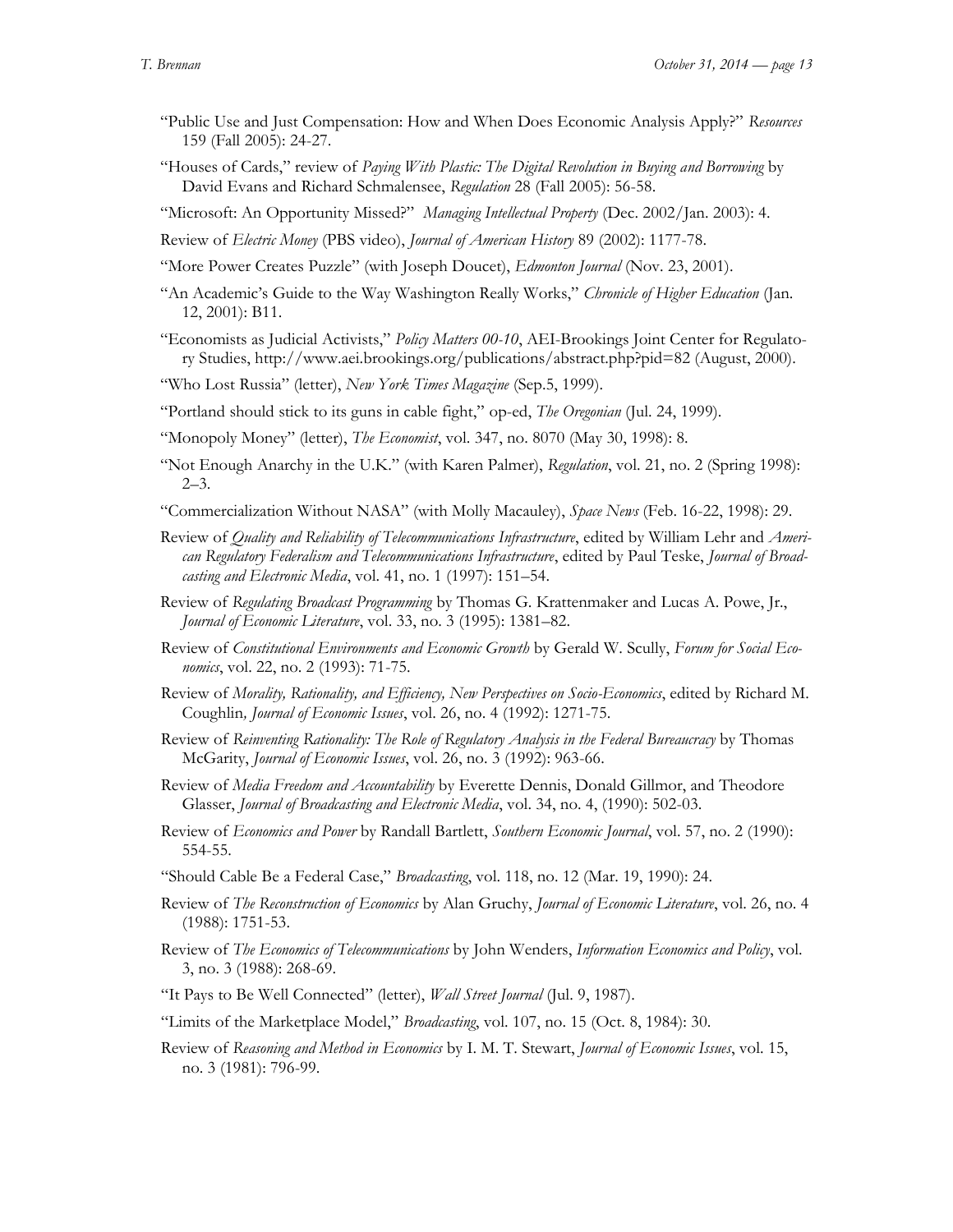- "Toward a Humanist Reconstruction of Economic Science: Comment," *Journal of Economic Issues*, vol. 14, no. 4 (1980): 1019-25.
- "Comment: The Utility of Being Hanged on the Gallows," *Journal of Post Keynesian Economics*, vol. 3, no. 1 (1980): 129-32.
- "Comment: On Not Quantifying the Quantifiable," *Journal of Post Keynesian Economics*, vol. 2, no. 2 (1979): 267-70.

# **OTHER RESEARCH**

# **Selected Reports and Institutional Publications:**

"Network effects as infrastructure challenges facing utilities and regulators," [ACCC Regulatory](http://www.accc.gov.au/content/index.phtml/itemId/861204)  [Conference \(30 July 2009\),](http://www.accc.gov.au/content/index.phtml/itemId/861204) [Conference papers/presentations,](http://www.accc.gov.au/content/index.phtml/itemId/883531) Session 1, available at [http://www.accc.gov.au/content/item.phtml?itemId=883532&nodeId=08ce544d1c2b0f3943](http://www.accc.gov.au/content/item.phtml?itemId=883532&nodeId=08ce544d1c2b0f394379b2e86153ffc5&fn=TIm%20Brennan%20-%20keynote%20paper.pdf) [79b2e86153ffc5&fn=TIm%20Brennan%20-%20keynote%20paper.pdf.](http://www.accc.gov.au/content/item.phtml?itemId=883532&nodeId=08ce544d1c2b0f394379b2e86153ffc5&fn=TIm%20Brennan%20-%20keynote%20paper.pdf)

"The challenges of climate for energy markets," [ACCC Regulatory Conference \(30 July 2009\),](http://www.accc.gov.au/content/index.phtml/itemId/861204) [Conference papers/presentations,](http://www.accc.gov.au/content/index.phtml/itemId/883531) Breakout Session—Energy , available at [http://www.accc.gov.au/content/item.phtml?itemId=883557&nodeId=7da0264ef3a5d0fdb7](http://www.accc.gov.au/content/item.phtml?itemId=883557&nodeId=7da0264ef3a5d0fdb7229b16f0477759&fn=ACCC%20climate%20session%20paper-Tim%20Brennan.pdf) [229b16f0477759&fn=ACCC%20climate%20session%20paper-Tim%20Brennan.pdf](http://www.accc.gov.au/content/item.phtml?itemId=883557&nodeId=7da0264ef3a5d0fdb7229b16f0477759&fn=ACCC%20climate%20session%20paper-Tim%20Brennan.pdf)

"Energy Efficiency: Efficiency or Monopsony," Resources for the Future Discussion Paper 09-20 (May 2009), available at [http://www.rff.org/RFF/Documents/RFF-DP-09-20.pdf.](http://www.rff.org/RFF/Documents/RFF-DP-09-20.pdf)

"Optimal Energy Efficiency Policies and Regulatory Demand-Side Management Tests: How Well Do They Match?" Resources for the Future Discussion Paper 08-46 (January 2009), available at http://www.rff.org/RFF/Documents/RFF-DP-08-46.pdf.

"Is the Benefit of Reser[ve Requirements in the 'Reserve' or the 'Requirement'](http://www.rff.org/RFF/Documents/RFF-DP-08-33.pdf)?" Resources for the Future Discussion Paper 08-33 (September 2008), available at http://www.rff.org/RFF/Documents/RFF-DP-08-33.pdf.

"'Night of the Living Dead' or 'Back to the Future'[? Electric Utility Decoupling, Reviving Rate](http://www.rff.org/RFF/Documents/RFF-DP-08-27.pdf)[of-Return Regulation, and Energy Efficiency,](http://www.rff.org/RFF/Documents/RFF-DP-08-27.pdf)" Resources for the Future Discussion Paper 08- 27 (August 2008), available at http://www.rff.org/RFF/Documents/RFF-DP-08-27.pdf.

"Electricity Markets and Energy Security: Friends or Foes," Resources for the Future Discussion Paper 07-46 (2007), available at [http://www.rff.org/Documents/RFF-DP-07-46.pdf.](http://www.rff.org/Documents/RFF-DP-07-46.pdf) 

"Saving Section 2: Reframing Monopolization Law," AEI-Brookings Joint Center for Regulatory Studies Related Publication 05-27 (2005), available at http://www.aeibrookings.org/admin/authorpdfs/page.php?id=1202.

"Competition as an Entry Barrier? Consumer and Total Welfare Effects of Bundling," AEI-Brookings Joint Center for Regulatory Studies Related Publication 05-08 (2005), available at [http://www.aei-brookings.org/publications/abstract.php?pid=944.](http://www.aei-brookings.org/publications/abstract.php?pid=944)

"State and Federal Roles in Facilitating Electricity Competition: Legal and Economic Perspectives in the Electricity Sector," Harvard Electricity Policy Group, Kennedy School of Government, Harvard University, available at [http://www.ksg.harvard.edu/hepg/Papers/Brennan\\_state.federal.roles.elec.restruc\\_4-03.pdf.](http://www.ksg.harvard.edu/hepg/Papers/Brennan_state.federal.roles.elec.restruc_4-03.pdf)

"Do Easy Cases Make Bad Law? Antitrust Innovations or Missed Opportunities in *United States v. Microsoft*," AEI-Brookings Joint Center for Regulatory Studies Related Publication, available at [http://www.aei-brookings.org/publications/abstract.php?pid=249.](http://www.aei-brookings.org/publications/abstract.php?pid=249)

"Checking for Market Power in Electricity: The Perils of Price-Cost Margins," Institute for Policy Analysis (Australia), (2002), available at <http://www.ipa.org.au/pubs/Moranwebpapers/brennan.pdf>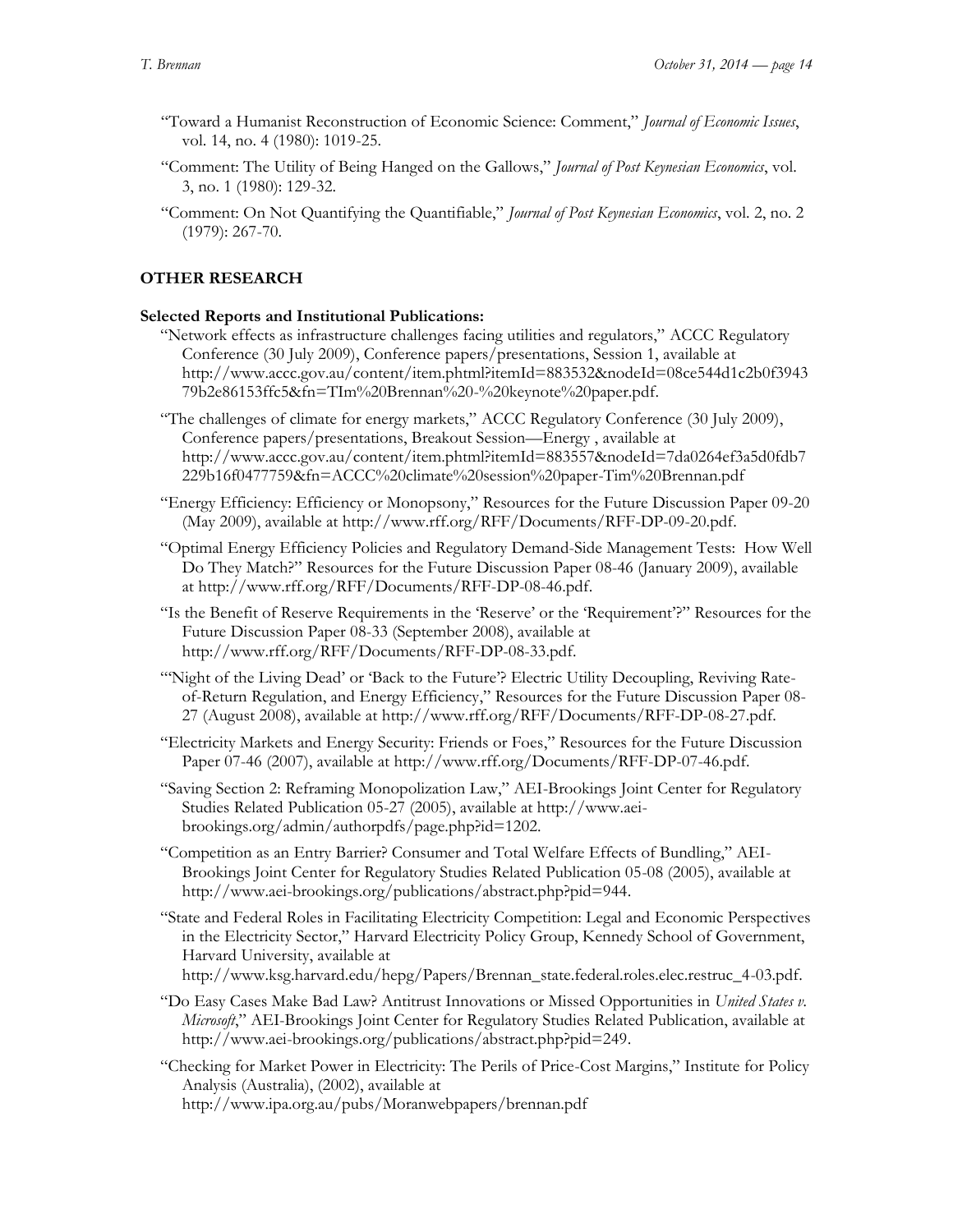- "Vertical Market Power" as Oxymoron: Getting Convergence Mergers Right," Resources for the Future Discussion Paper 01-39 (2001), available at [http://www.rff.org/disc\\_papers/PDF\\_files/0139.pdf](http://www.rff.org/disc_papers/PDF_files/0139.pdf)
- "The Economics of Competition Policy: Recent Developments and Cautionary Notes in Antitrust and Regulation," Resources for the Future Discussion Paper 00-07 (2000), available at http://www.rff.org/disc\_papers/PDF\_files/0007.pdf.
- "Do Lower Prices for Polluting Goods Make Environmental Externalities Worse?" Resources for the Future Discussion Paper 99-40 (1999), available at http://www.rff.org/disc\_papers/PDF\_files/9940.pdf.
- "Demand-Side Management Programs Under Retail Electricity Competition," Resources for the Future Discussion Paper 99-02 (1998), available at http://www.rff.org/disc\_papers/PDF\_files/9902.pdf.
- "Transforming Power Markets: The Clinton Administration's 'Comprehensive Electricity Comprehension Plan," Resources for the Future, (1998), available at http://www.rff.org/misc\_docs/brennan\_oped.htm.
- "Enforcing Environmental Regulation: Implications of Remote Sensing Technology," (with Molly K. Macauley), Resources for the Future Discussion Paper 98-33 (1998), available at http://www.rff.org/disc\_papers/PDF\_files/9833.pdf.
- "Making Sense of the Telecommunications Act of 1996," Center for Research on Telecommunications Policy Working Paper CRTP-34, Haas School of Business, University of California, Berkeley (1996).
- "Is Cost-of-Service Regulation Worth the Cost?" Economic Analysis Group Discussion Paper 93- 9, Antitrust Division, U.S. Dept. of Justice (1993); presented at the 13<sup>th</sup> Annual Rutgers University Conference/Advanced Workshop in Regulation and Public Utility Economics, Newport, RI (May 25, 1994).
- "Market Failure and Public Policy Toward Telecommunications Infrastructures," Office of Technology Assessment, Washington, DC (1993).
- "Moral Rights, Public Policy Debate, and Right Holder Inalienability," Graduate Institute for Policy Education and Research Working Paper 1988-6, George Washington University (1988).
- "Capping 'Average' Prices of Regulated Multiproduct Firms," Department of Economics, Economics Discussion Paper D-8718, George Washington University, (1987) [on file, Federal Communications Commission, CC Docket 87-313: "Policy and Rules Concerning Rates for Dominant Carriers"].
- "The 'Fairness Doctrine' in Broadcasting: Philosophical and Economic Perspectives," Economics Discussion Paper D-8709, Department of Economics, George Washington University (1987).
- "Cross-Subsidization and Discrimination by Regulated Monopolists," Economic Analysis Group Discussion Paper 87-2, Antitrust Division, U.S. Dept. of Justice (1987) [presented, Southern Economic Association meetings, Nov. 23, 1987].
- "Liability Rules and Quality Choice: Are There Too Many BMWs on The Road?" Economics Discussion Paper D-8704, Department of Economics, George Washington University (1987).
- "Taxing Home Audio Taping," Economic Analysis Group Discussion Paper 86-6, Antitrust Division, U.S. Dept. of Justice (1986).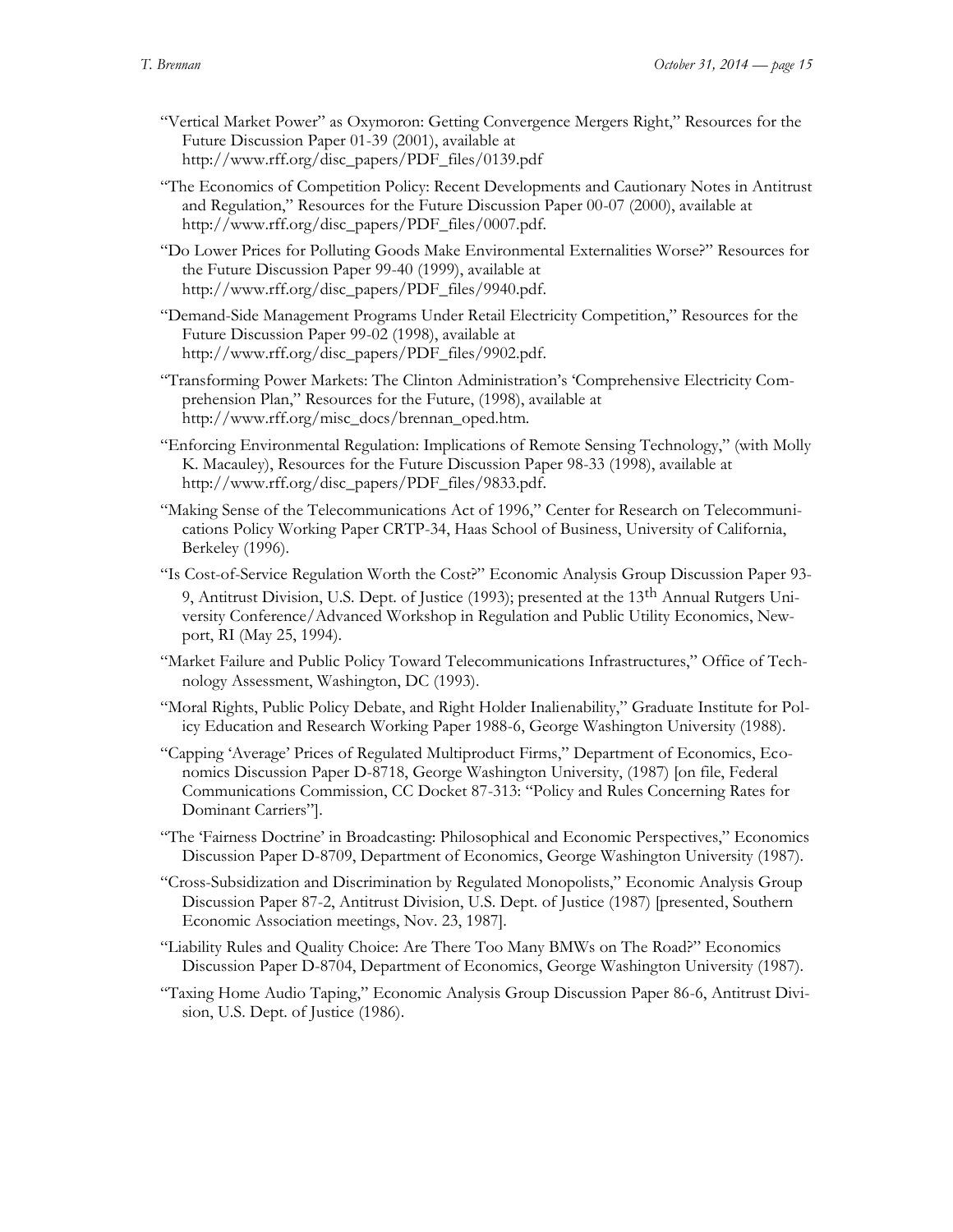# **Selected Presentations:**

### **2006 – present:**

- "The Challenges of Climate for Energy Markets," The regulation of infrastructure in a time of transition – Breakout session 1: Energy, Australian Competition and Consumer Commission, Tenth Regulatory Conference, Surfers' Paradise, Queensland, Australia (July 30, 2009).
- "Network Effects as Infrastructure Challenges Facing Utilities and Regulators," Keynote Address, Australian Competition and Consumer Commission, Tenth Regulatory Conference, Surfers' Paradise, Queensland, Australia (July 30, 2009).
- "Opening Electricity Markets: US Expectations, Realities," Energy Forum, Institute for Policy Analysis, Melbourne, VIC, Australia (July 28, 2009); Regulatory Roundtable, MGF Webb, Auckland, NZ (Aug. 3, 2009).
- "Exclusion vs. Predation: Drawing Lines Between Easy and Hard Abuse Cases," Australian Competition and Consumer Commission, Melbourne, VIC, Australia (July 27, 2009).
- "Behavioural vs. standard economics: A dozen observations against, for & tied," Curtin Corner Public Policy Forum, Curtin Graduate School of Business, Perth, WA, Australia (July 24, 2009).
- "The Changing Antitrust/Regulation Interface in the US: Railways and Beyond," Australian Railway Business Economics Conference, Centre for Research in Applied Economics, Curtin Graduate School of Business, Perth, WA, Australia (July, 20, 2009).
- "Climate Change, Cap-and-Trade, Renewable Electricity and Efficiency Mandates: How Do They Fit Together?," Technology Policy Institute, Rayburn House Office Building, Washington, DC (June 12, 2009).
- "Economic Standards for Considering Abuse of Dominance: Canadian and U.S. Perspectives," (co-panelist), Canadian Bar Association, National Competition Law Section, Economics Committee and American Bar Association, Section of Antitrust Law, Economics Committee and International Committee (via teleconference, May 27, 2009).
- "Supporting the Infrastructure: Has Deregulation Helped or Hurt?" *Electric Power Infrastructure: Status and Challenges for the Future*, 2009 Annual Energy Conference, Energy Information Administration, U.S. Department of Energy, , Washington, DC (Apr. 7, 2009); Rutgers University Center for Research in Regulated Industries, 28<sup>th</sup> Eastern Conference in Advanced Regulatory Economics, Skytop, PA (May 15, 2009).
- "Energy Efficiency: Efficiency or Monopsony," 7<sup>th</sup> International Industrial Organization Conference, Boston, MA (Apr. 5, 2009); Rutgers University Center for Research in Regulated Industries, 22<sup>nd</sup> Western Conference in Advanced Regulatory Economics, Monterey, CA (Jun. 18, 2009).
- "Theories of Harm From RPM: Exclusion, the Equivalence Principle, and *per se* Rules," FTC Hearings on Resale Price Maintenance, Panel 2: Examining Theories of Harm From Resale Price Maintenance, Federal Trade Commission, Washington, DC (Feb. 19, 2009).
- "Decoupling," Michigan State University Institute for Public Utilities, 40<sup>th</sup> Annual Regulatory Policy Conference, Williamsburg, VA (Dec. 10, 1008); George Mason University School of Public Policy (Feb. 12, 2009), Department of Economics, George Washington University (Apr. 23, 2009); Rutgers University Center for Research in Regulated Industries, 28<sup>th</sup> Eastern Conference in Advanced Regulatory Economics, Skytop, PA (May 14, 2009); Resources for the Future (June 11, 2009); Department of Economics and Finance, Curtin Graduate School of Business, Perth, WA, Australia (July, 24, 2009).
- "Optimal Energy Efficiency Policies and Regulatory Demand-Side Management Tests: How Well Do They Match?" INFRADAY Modeling Conference, Washington, DC (Nov. 14, 2008); 7<sup>th</sup>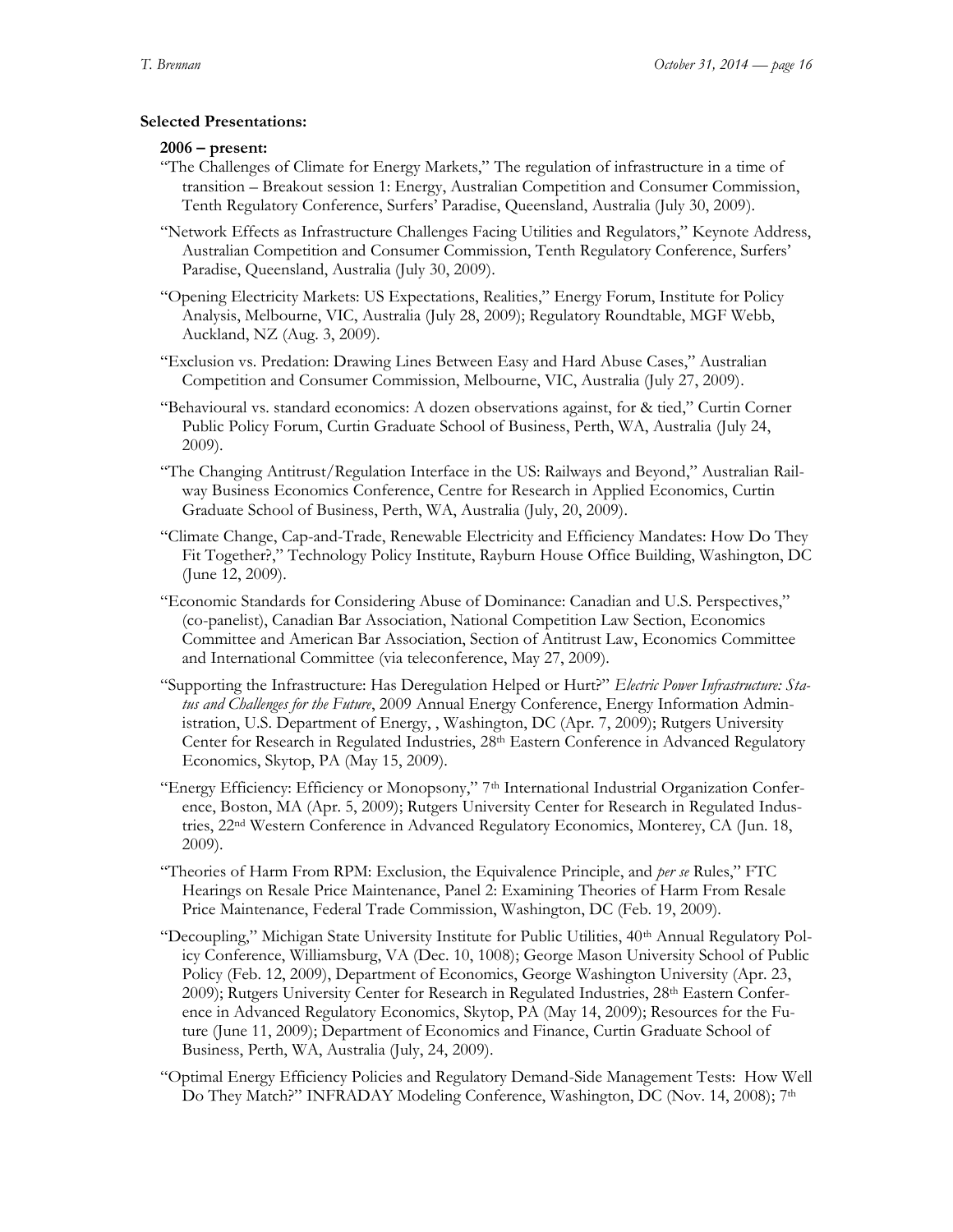International Industrial Organization Conference, Boston, MA (Apr. 4, 2009); Rutgers University Center for Research in Regulated Industries, 22<sup>nd</sup> Western Conference in Advanced Regulatory Economics, Monterey, CA (Jun. 19, 2009).

- "Antitrust and Deregulation in Software, Telecommunications, and Electricity: Current Directions and Opportunities," *Electronics Evolution: Then, Now, Emerging*, 2008 ETA Educational & Leadership Conference, Electronic Technicians Association, French Lick, IN (Oct. 13, 2008).
- "Assessing Electricity Markets: (Slightly) Outside the (Economics) Box," *Powering the Future: Key Energy Issues for the Next Administration*, Technology Policy Institute, Washington, DC (Sept. 26, 2008).
- "RPM as Exclusion: Did the U.S. Supreme Court Stumble Upon the Missing Theory of Harm?" Canadian Economics Association, Vancouver, British Columbia (Jun. 6, 2008); Southern Economic Association, Washington, DC (Nov. 21, 2008).
- "Exclusive Dealing, Tied Selling, and Bundling: An Economic Policy Assessment," Canadian Competition Bureau, Gatineau, Quebec (May 23, 2008).
- "'Night of the Living Dead'? Electric Utility 'Decoupling' and the Resuscitation of Rate-of-Return Regulation," 6<sup>th</sup> International Industrial Organization Conference, Arlington, VA (May 17, 2008).
- "Is the Benefit of Reserve Requirements in the "Reserve" or the "Requirement?" Rutgers University Center for Research in Regulated Industries, 27<sup>th</sup> Eastern Conference in Advanced Regulatory Economics, Skytop, PA (May 15, 2008).
- "Essential Facilities and *Trinko:* Should Antitrust and Regulation be Combined," *The Enduring Lessons of the Breakup of AT&T: A Twenty-five Year Retrospective*, Center for Technology, Innovation, and Competition, University of Pennsylvania Law School, Philadelphia, PA (Apr. 18, 2008).
- "Electricity 101: Understanding Maryland's Electricity Market," Maryland Public Policy Institute, Annapolis, MD (Mar. 20, 2008).
- "How Are Texas Electricity Markets Regulated? Comments," *Electricity Deregulation Texas-Style*, American Enterprise Institute, Washington, DC (Jan. 25, 2008).
- "Making a Molehill out of a Mountain: A (Very) Modest Net Neutrality Idea," Phoenix Center for Advanced Legal and Economic Policy Studies, 2007 Annual U.S. Telecoms Symposium, Washington, DC (Nov. 28, 2007).
- "Should Innovation Rationalize Supra-Competitive Prices? A Skeptical Speculation," *The Pros and Cons of High Prices*, Swedish Competition Authority, World Trade Centre, Stockholm, Sweden (Nov. 9, 2007); 6th International Industrial Organization Conference, Arlington, VA (May 18, 2008).
- "Electricity Policy Developments," Paris School of Economics, Ecole Normale Supérieur, Paris, France, (Nov. 7, 2007); Swedish Competition Authority, Stockholm, Sweden (Nov. 8, 2007).
- "Can Antitrust Be Forward Looking?" *Grocery Store Antitrust: Historical Retrospective and Current Developments*, Bureau of Economics, Federal Trade Commission, Washington, DC (May 24, 2007).
- "Skating Toward Deregulation: Canadian Developments," Rutgers University Center For Research in Regulated Industries, 26<sup>th</sup> Eastern Conference in Advanced Regulatory Economics, Skytop, PA (May 17, 2007).
- "Same Ends, Conflicting Means? Canadian Competition Law v. U.S. Antitrust," Department of Public Policy, University of Maryland Baltimore County, Catonsville, MD (May 14, 2007).
- "Rational Attention in Deregulated Utilities," Behavioral Economics and Consumer Policy Conference, Federal Trade Commission, Washington, DC (Apr. 20, 2007).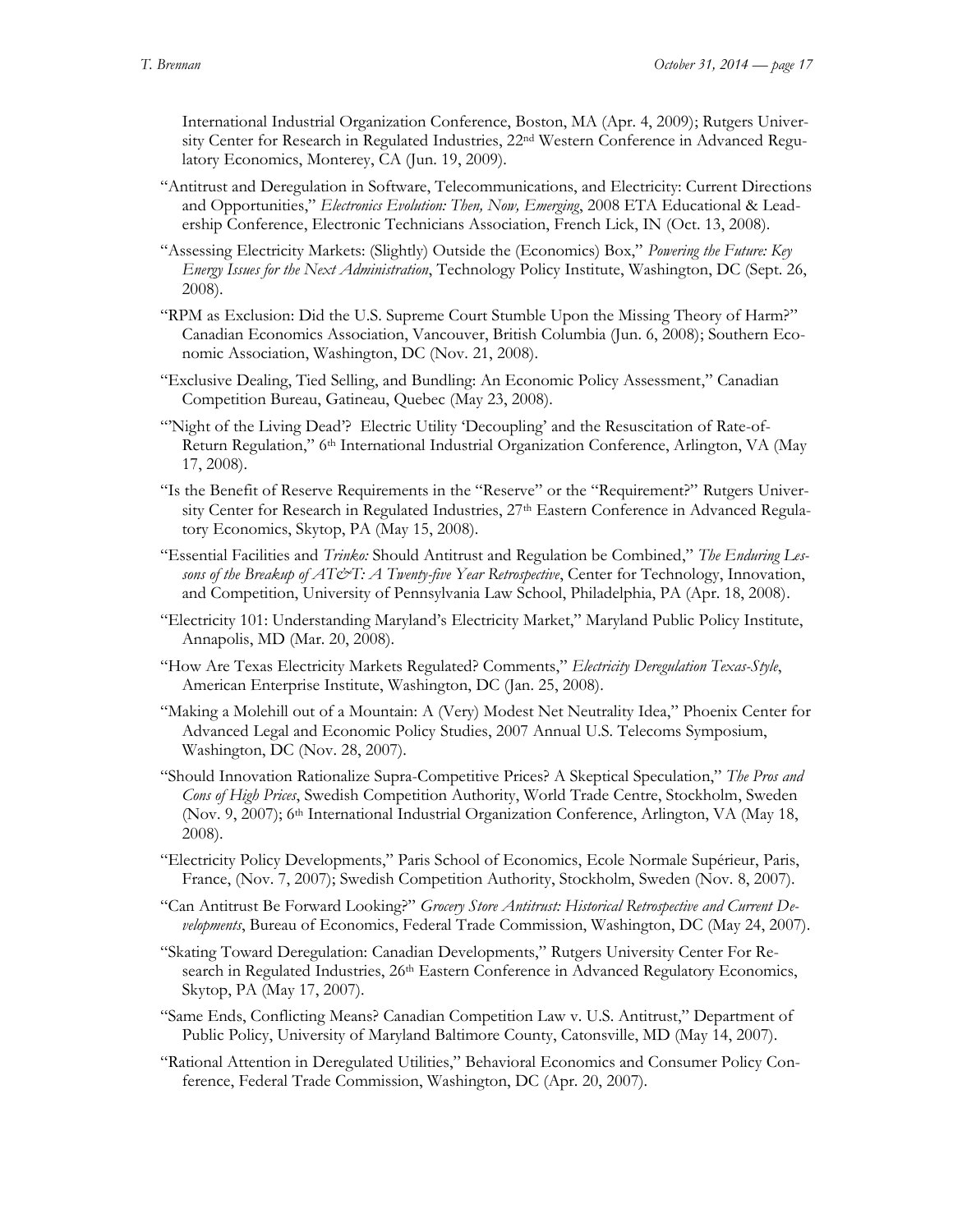- "Tying and Intellectual Property: Comment," Symposium on Intellectual Property and Competition Law, Competition Bureau and Canadian Intellectual Property Office, Ottawa, Ontario (Mar. 29, 2007)
- "Electricity Markets and Energy Security: Friends or Foes?" *Securing our Nation's Future*, Georgetown Public Policy Institute Annual Conference, U.S. House of Representatives Rayburn Building, Washington, DC (Mar. 23, 2007).
- "Bundled Rebates as Exclusion, not Predation," Strategy and Business Economics Division, Sauder School of Business, University of British Columbia, Vancouver, British Columbia (Dec. 8, 2006); 5<sup>th</sup> International Industrial Organization Conference, Savannah, GA (Apr. 14, 2007).
- "Information Sharing: Economics and Antitrust—Comment," *The Pros and Cons of Information Sharing*, Swedish Competition Authority, World Trade Centre, Stockholm, Sweden (Nov. 10, 2006).
- "Exclusionary Conduct: Structuring an Approach to Abuse of Dominance," Swedish Competition Authority, Stockholm, Sweden (Nov. 9, 2006).
- "Seeking a 'Higher Energy' State: Issues in Price Deregulation of Electricity," *Competition Policy in Regulated Industries: Principles and Exceptions*, C. D. Howe Institute, Toronto, Ontario (Nov. 6, 2006).
- "S.79 Knots and Attempts to Untangle Them," Canadian Competition Bureau, Civil Matters Branch Retreat, Ste. Adele, Quebec (Oct. 24, 2006).
- "Environmental Tools: Managing the Implementation Portfolio," *Environmental Policy Tools Workshop*, Alberta Environment, Edmonton, Alberta (Oct. 4, 2006); Center for Urban Environmental Research and Education, University of Maryland Baltimore County, Baltimore, MD (Feb. 9, 2007).
- "2006 in Competition Policy and Enforcement: An Economic Perspective" (with Alan Gunderson), Economics and Law Committee, Canadian Bar Association, Annual Fall Conference on Competition Law, Gatineau, Quebec (Sep. 28, 2006); Vancouver Competition Policy Roundtable, Vancouver, British Columbia (Dec. 7, 2006).
- "Bundled Rebates: When Are They Anticompetitive and How Can We Tell?" eSapience Dinner and Discussion Series, Washington, DC (July 19th, 2006).
- "Fair Trade or Imperialism: Importing Merger Guidelines into Deregulatory Policy," Centre for the Study of Government and Business, Canadian Economic Association, Montreal, Quebec (May 28, 2006); Rutgers University Center For Research in Regulated Industries, 19th Western Conference in Advanced Regulatory Economics, Monterey, CA (June 30, 2006).
- Statement, Predatory Buying Panel, Department of Justice Antitrust Division and Federal Trade Commission Joint Section 2 Hearings on Single-Firm Conduct, Washington, DC (June 22, 2006).
- "Exclusionary Conduct: Structuring an Approach to Monopolization Cases," Commission for the Protection of Competition (COPROCOM) staff, Competition Bureau, Gatineau, Quebec (May 24, 2006); Office of Fair Trading, London, England (June 19, 2006).
- "Three 'Mini' Essays on Bundling," Department of Economics, Carleton University, Ottawa, Ontario (Mar. 24, 2006); Department of Economics, University of Texas, Austin, TX (May 3, 2006); Bureau of Economics, Federal Trade Commission, Washington, DC (June 15, 2006).
- "*Trinko* v. Baxter: The Demise of *U.S. v. AT&T*," Transportation and Public Utilities Group, American Economic Association, Boston, MA (Jan. 8, 2006); 4 th International Industrial Organization Conference, Northeastern University, Boston, MA (Apr. 9, 2006).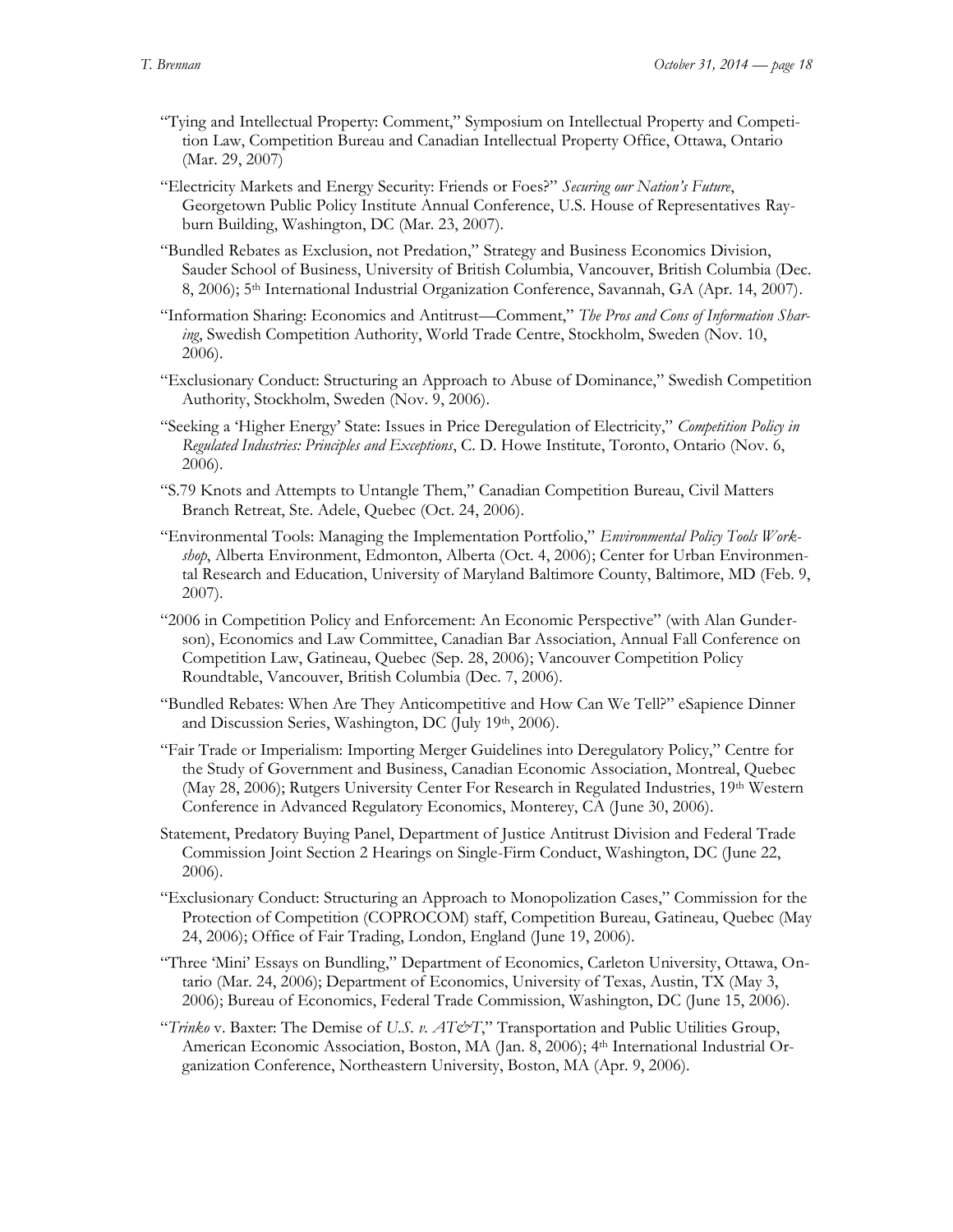# **2001 – 2005:**

- "Competition Agency Roles: Complements or Substitutes?" Economics and Law Committee, Canadian Bar Association, Annual Fall Conference on Competition Law, Gatineau, Quebec (Nov. 3, 2005).
- "Public Use and 'Just Compensation': Observations on *Kelo v. New London*," Resources for the Future, Washington, DC (July 20, 2005); Center for Urban Environmental Research and Education, University of Maryland Baltimore County, Catonsville, MD (Mar. 10, 2006).
- "Alleged Transmission Undersupply: Is Restructuring the Cure or the Cause?" Rutgers University Center For Research in Regulated Industries, 23rd Conference in Advanced Regulatory Economics, Skytop, PA (May 19, 2005); International Industrial Organization Conference, Northeastern University, Boston, MA (Apr. 8, 2006).
- "Consumer Preference Not to Choose: Methodological and Policy Implications," Rutgers University Center For Research in Regulated Industries, 23rd Conference in Advanced Regulatory Economics, Skytop, PA (May 19, 2005), International Network for Economic Method, Allied Social Science Association Meetings, Boston, MA (Jan. 7, 2006).
- "Electric Energy Markets: Does the Market Send the 'Right' Prices?" 9th Annual Washington Energy Policy Conference, School of Advanced and International Studies, Johns Hopkins University, Washington, DC (Apr. 26, 2005).
- "Competition as an Entry Barrier? Consumer and Total Welfare Effects of Bundling," 3rd International Industrial Organization Conference, Atlanta, GA (Apr. 8, 2005).
- "Saving Section 2: Applications" Competition Bureau, Industry Canada, Gatineau, Quebec (Oct. 15, 2004).
- "Saving Section 2: Theory" Competition Bureau, Industry Canada, Gatineau, Quebec (Oct. 14, 2004).
- "Saving Section 2: Provisional Observations," Federal Trade Commission, Washington, DC (Jul. 13, 2004); School of Public Affairs, Baruch College, New York, NY (Mar. 3, 2005); Eastern Economic Association, New York, NY (Mar. 4, 2005); 3rd International Industrial Organization Conference, Atlanta, GA (Apr. 9, 2005); National Association of Attorneys General Antitrust Seminar, Denver, CO (Sep. 28, 2005).
- "Competition Policy Post-Privatization," International Law Institute, Washington DC (Jun. 11, 2004, Oct. 14, 2005).
- "Flight of the Flamingo: Using Competition Law to Open Postal Markets," 12<sup>th</sup> Conference on Postal and Delivery Economics, Center for Research in Regulated Industries, Rutgers University, Cork, Ireland (Jun. 4, 2004).
- "Pricing Issues in Electricity Generation and Local Telecommunications," Declining Marginal Cost Industries in the Global Information Age, Competitive Enterprise Institute, Washington, DC (May 7, 2004).
- "'Vertical Market Power' as Oxymoron: Comments on Vertical Merger Guidelines," George Mason Law Review 2004 Antitrust and Consumer Protection Symposium, Washington, DC (Mar. 2, 2004).
- "Implementing Electricity Policy," Georgetown Public Policy Institute, Washington, DC (Nov. 22, 2003).
- "Regulation and Competition as Complements," Center for Research in Regulated Industries, Rutgers University, Newark, NJ (Oct. 24, 2003); Rutgers University Center For Research in Regulated Industries, 23rd Conference in Advanced Regulatory Economics, Skytop, PA (May 19, 2004).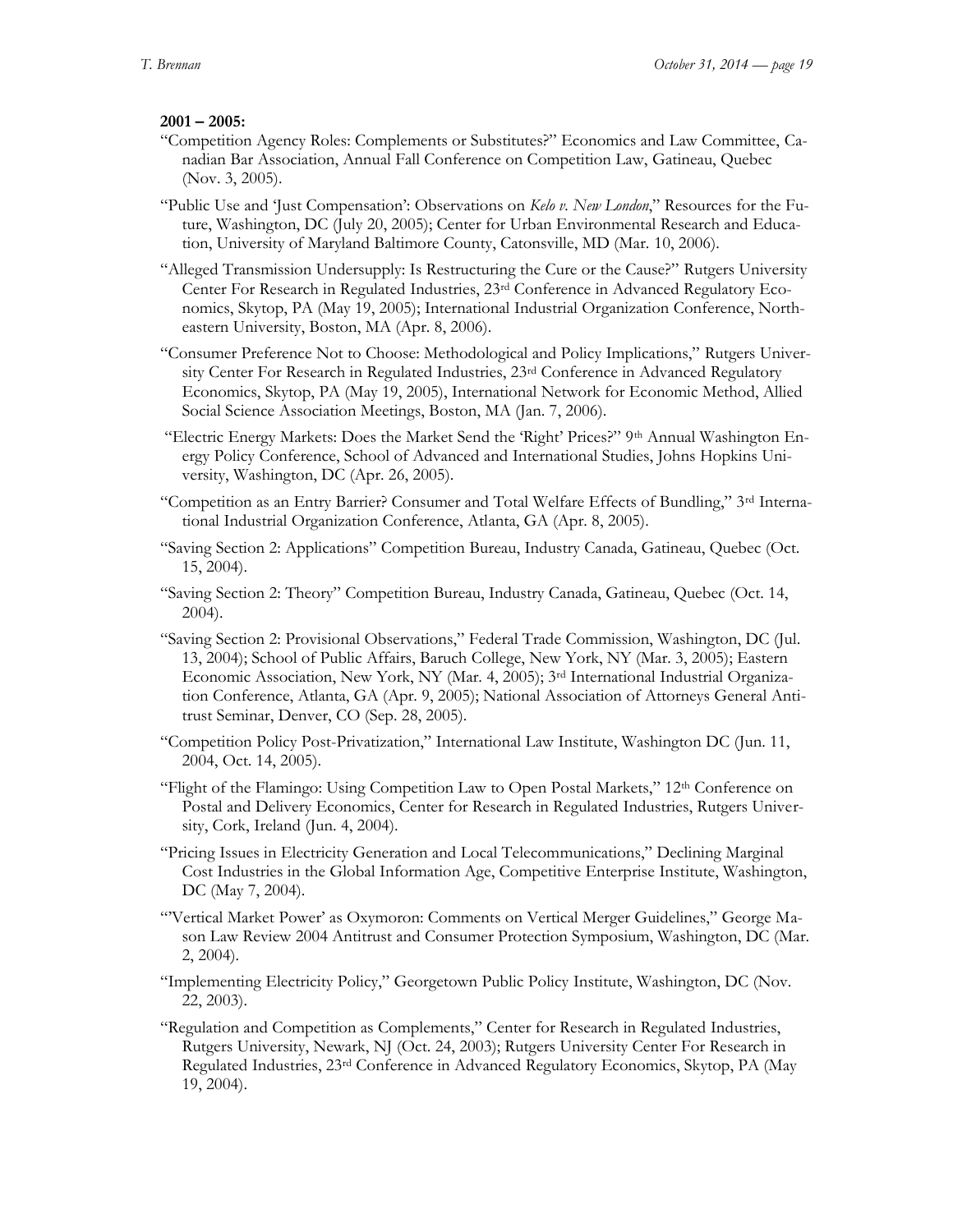- "Electricity Markets: What Makes Them So Difficult?" National Economists Club, Washington, DC (Sep. 25, 2003).
- "Understanding Capacity Requirements," Rutgers University Center For Research in Regulated Industries, 16th Western Conference in Advanced Regulatory Economics, San Diego, CA (June 27, 2003).
- "Fair Use as Policy Instrument," Society for Economic Research on Copyright Issues, Annual Congress, Northampton, MA (June 19, 2003).
- "Mismeasuring Electricity Market Power: The Perils of Price-Cost Margins," Rutgers University Center For Research in Regulated Industries, 22nd Conference in Advanced Regulatory Economics, Skytop, PA (May 21, 2003); School of Business, University of Alberta, Edmonton, Alberta (Oct. 10, 2003); International Industrial Organization Society Conference, Chicago, IL (Apr. 24, 2004); Economic Analysis Group, Antitrust Division, U.S. Department of Justice, Washington, DC (May 4, 2004).
- Panelist, "U.S. v. Microsoft, Where Do We Go From Here?" International Industrial Organization Society Conference, Boston, MA (Apr. 5, 2003).
- "Inherently Inalienable: The Normative Role of Rights in Social Policy," Association for Social Economics, New York, NY (Feb. 22, 2003).
- "Political Economy and the Efficiency of Compensation for Regulatory Takings," Eastern Economic Association, New York, NY (Feb. 21, 2003); Association for Public Policy Analysis and Management, Washington, DC (Nov. 8, 2003); Department of Economics, University of Auckland, Auckland, NZ (Mar. 21, 2005).
- "State and Federal Roles in Facilitating Retail Electricity Competition," Regional Transmission Organizations: Restructuring Electricity Transmission, Van Horne Institute, Center for Regulatory Affairs and Canadian Institute of Resources Law, University of Calgary, Calgary, Alberta (Sep. 27, 2002).
- "Opening Electricity Markets: Lessons from the U.S. Experience," Symposium on Power Trading and the Role of Government, Deutsche Hochschule für Verwaltungswissenschaften Speyer (German University of Administrative Sciences-Speyer), Speyer, Germany (Jun. 25, 2002); Institute for Policy Studies, Johns Hopkins University (Oct. 7, 2002).
- "Market Failures in Real-Time Metering: A Theoretical Look," Rutgers University Center For Research in Regulated Industries, 15<sup>th</sup> Western Conference in Advanced Regulatory Economics, South Lake Tahoe, CA (June 20, 2002).
- "Challenges in Deregulating Electricity: Drawing the Right Lessons from California," EPCOR Distinguished Lecture, Center for Applied Business Research in Energy and the Environment, School of Business, University of Alberta, Edmonton, Alberta (Oct. 4, 2001); Department of Economics and Faculty of Social Science, University of Calgary, Calgary, Alberta (Mar. 1, 2002); Symposium: Is Government Zapping Our Energy? William-Smith Lectures on Private Enterprise and Democracy, Oberlin College, Oberlin, OH (Mar. 9, 2002); Annual Energy Outlook/National Energy Modeling System Conference, Energy Information Administration, U.S. Department of Energy, Crystal City, VA (Mar. 12, 2002); Nitze School of Advanced International Studies, Johns Hopkins University, Washington, DC (Mar. 13, 2002).
- "'Vertical Market Power' As Oxymoron: Getting Convergence Mergers Right," Rutgers University Center For Research in Regulated Industries, 14<sup>th</sup> Western Conference in Advanced Regulatory Economics, San Diego, CA (June 28, 2001).
- "To Squeeze or Not To Squeeze: Why Put Vertical Claims Into Horizontal Boxes," for panel on "Raising Rivals' Costs: Should the Government Be Concerned?" Association for the Bar of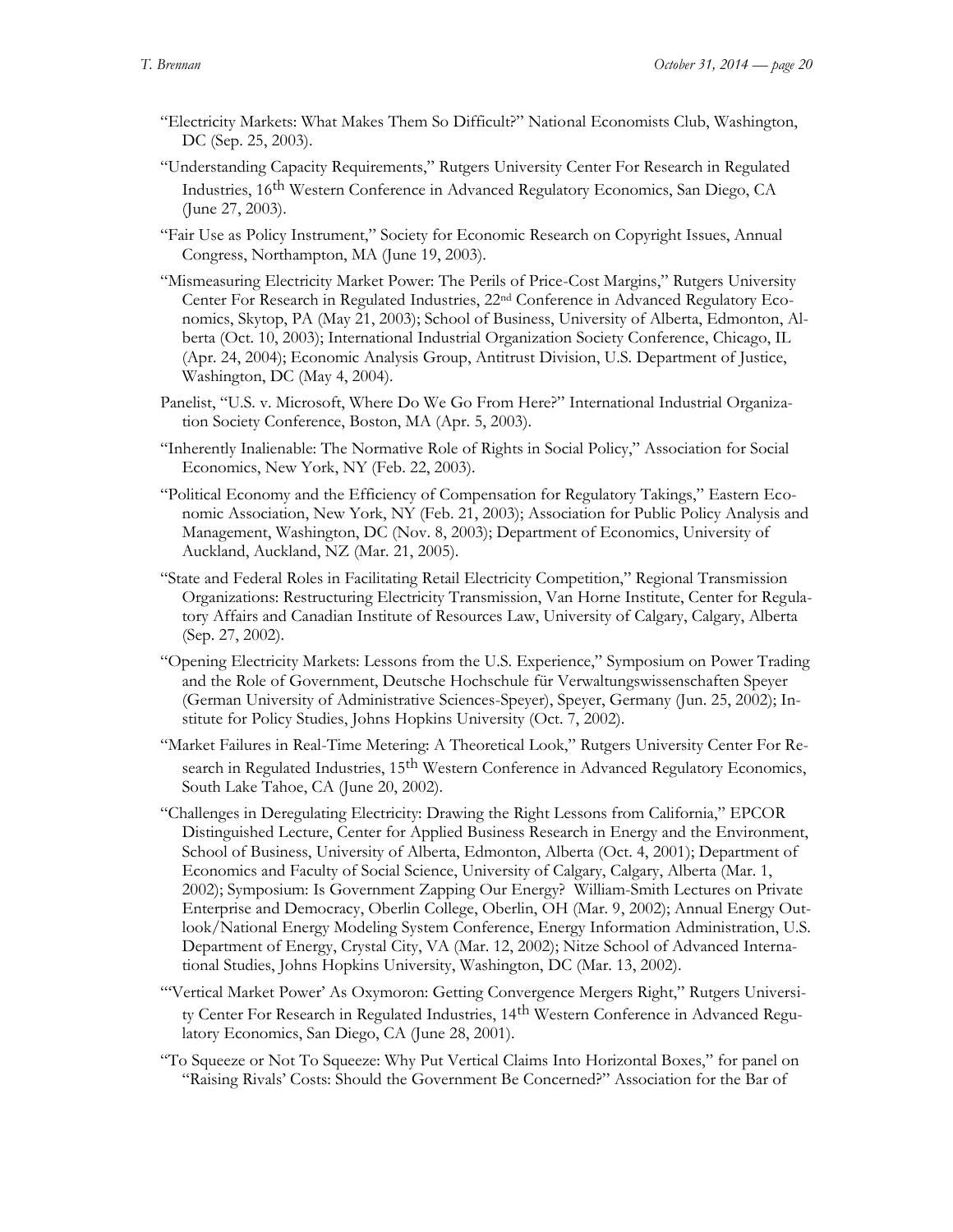the City of New York, New York, NY (Apr. 19, 2001); Competition Bureau, Industry Canada, Hull, Quebec (Dec. 6, 2001).

- "Correcting Abuses of Dominance: Controlling Conduct and Altering Structure," principal speaker, "Symposium: Pyrrhic Victories: Reexamining the Effectiveness of Antitrust Remedies," George Washington University School of Law, Washington, DC (Mar. 23, 2001).
- "U.S. Electricity Competition, 2000-01: Background and Lessons," Efficiency and Fairness in the Competitive Economy, Mansfield Center for Pacific Affairs, Washington, DC (Mar. 19, 2001); Learning in Retirement Institute, George Mason University, Fairfax, VA (Apr. 24, 2001), U.S.- Asia Environmental Partnership, Washington, DC (Sep. 26, 2001).
- "The California Electricity Experience, 2000-01: Education or Diversion?" McGee Lecture in Public Policy, Owen School of Business, Vanderbilt University, Nashville, TN (Mar. 1, 2001); Rutgers University Center For Research in Regulated Industries, 20th Annual Conference in Advanced Regulatory Economics, Tamiment, PA (May 24, 2001).
- "Implementing Electricity Competition: What Can We Learn From California?" School of Public Affairs, Baruch College, New York, NY (Feb. 9, 2001).

#### **1996 – 2000:**

- "Economists, Economics, and Jurisprudence: Notes on *Browner v. American Trucking Association*," Resources for the Future, Washington, DC (Nov. 28, 2000).
- "Traditional Policy Analysis and the New Economy," Association for Public Policy Analysis and Management, Seattle, WA (Nov. 2, 2000).
- "Implementing Electricity Restructuring: Background, Issues, Controversies, and Assessment," Department of Energy, Environmental, and Mineral Economics, Penn State University, University Park, PA (Oct. 27, 2000).
- "Convergence Mergers as Horizontal Mergers: Why and How," Department of Energy, Energy Information Administration, Washington DC (Oct. 24, 2000).
- "Policy Federalism and Regulating Broadband Internet Access," Rutgers University Center For Research in Regulated Industries, 13<sup>th</sup> Western Conference, Monterey, CA (July 7, 2000); International Communications Forecasting Conference, Seattle, WA (Sep. 28, 2000).
- "Green Preferences as Environmental Policy," Rutgers University Center for Research in Regulated Industries, 19<sup>th</sup> Eastern Conference, Bolton Landing, NY (May 25, 2000); Eastern Economic Association, New York, NY (Mar. 4, 2005).
- "Do Easy Cases Make Bad Law? Antitrust Innovation or Missed Opportunities in *U.S. v. Microsoft*," Northwestern University, Evanston, IL (Mar. 9, 2000); University of Maryland Baltimore County (April 18, 2000); Energy Information Administration, U.S. Department of Energy, Washington, DC (May 9, 2000); Economists, Inc., Washington, DC (July 25, 2000); International Association of Energy Economists, Library of Congress, Washington, DC (Sep. 15, 2000); Federal Communications Commission, Washington, DC (Oct. 4, 2000); Public Policy Workshop, George Washington University, Washington, DC (Oct. 18, 2000); Resources for the Future, Washington, DC (Feb. 7, 2001); American Bar Association Antitrust Section, Economics and Computer Industry Committees, Washington, DC (Feb. 21, 2001); Department of Economics, Vanderbilt University, Nashville, TN (Mar. 2, 2001); Department of Economics, West Virginia University, Morgantown, WV (Apr. 6, 2001); Learning in Retirement Institute, George Mason University, Fairfax, VA (Sep. 25, 2001); School of Business, University of Alberta, Edmonton, Alberta (Oct. 5, 2001); School of Public Affairs, Baruch College, New York, NY (Nov. 9, 2001); Competition Bureau, Industry Canada, Hull, Quebec (Dec. 7, 2001).
- "Implementing Electricity Competition: Policy Problems to Solve," Efficiency and Fairness in the Competitive Economy Program, Mansfield Center for Pacific Affairs, Brookings Institution,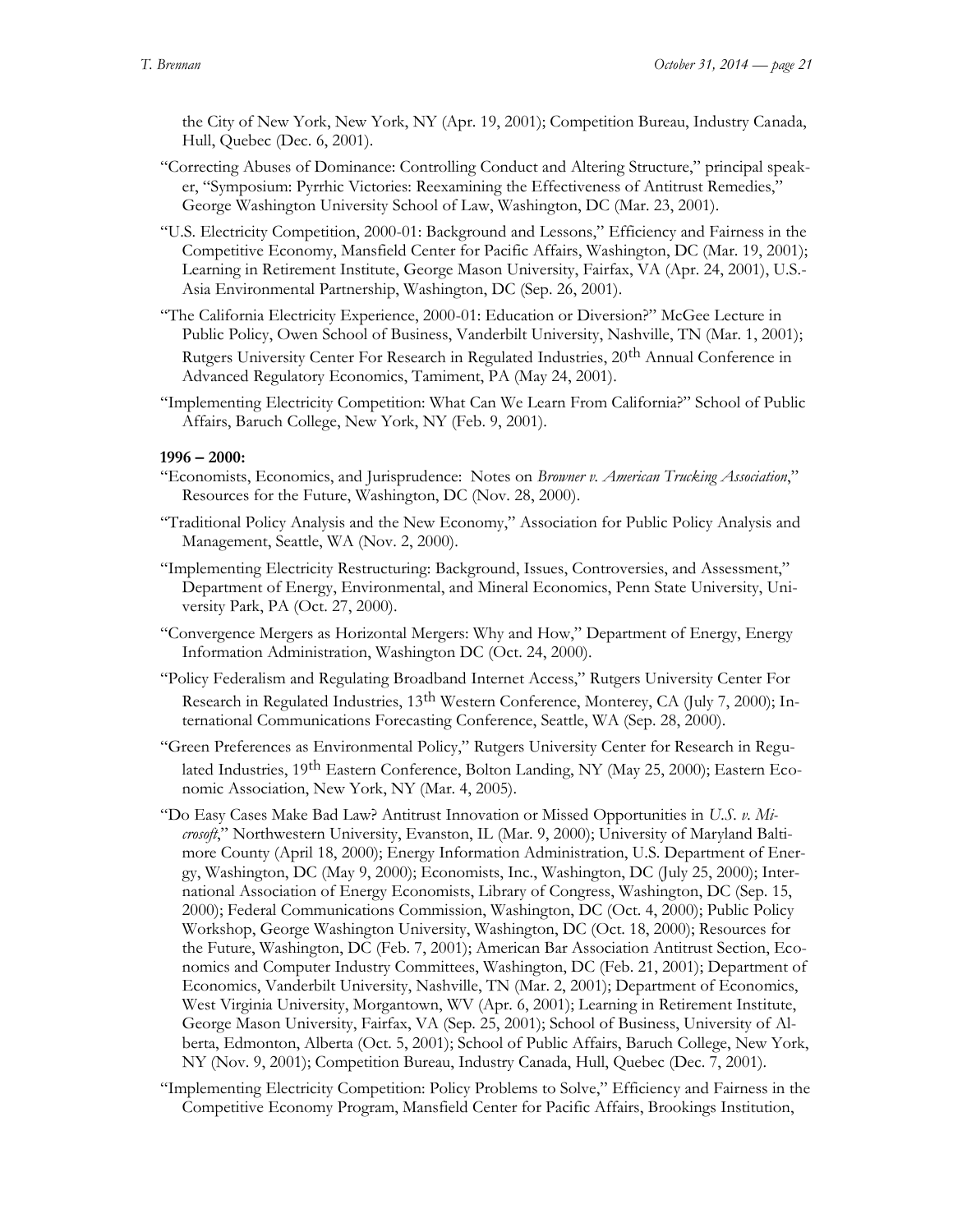Washington, DC (Mar. 7, 2000), Bonneville Power Administration Washington Program, Resources for the Future, Washington DC (Jun. 19, 2000).

- "Antitrust Policy: Theoretical Advances and Policy Cycles," World Bank, Washington, DC (Nov. 17, 1999).
- "Price Regulation and Privatization: The Case of Chile," World Bank, Washington, DC (Nov. 12, 1999).
- "Price Regulation: Received Insights and Recent Advances," World Bank, Washington, DC (Nov. 12, 1999)
- "Why is Electricity Competition So Thorny?" George Mason University (Oct. 25, 1999); Resources for the Future, Washington, DC (July 28, 1999).
- "Updating *A Shock To The System*: New Developments in Electricity Restructuring," Energy Information Administration, Department of Energy, Washington, DC (July 13, 1999); Resources for the Future, Washington, DC (May 10, 1999).
- "Do Lower Prices for Polluting Goods Make Environmental Externalities Worse?" Rutgers University Center For Research in Regulated Industries, 12<sup>th</sup> Western Conference, San Diego, CA (July 8, 1999).
- "Current Controversies: The Who, What, When and Why of Electricity Restructuring," Middle Tennessee State University, Electricity Deregulation Symposium, Murfreesboro, TN (Mar. 30, 1999).
- "Vertical Excuses for Horizontal Practices: Should There Be Any *Per Se* Antitrust Rules?" American Economic Association Meetings, New York, NY (Jan. 5, 1999).
- "Deregulatory Policy in Telecommunications: Quandary or Oxymoron?" Cato Institute, Washington, DC (Nov. 5, 1998).
- "Promoting Telephone Competition: A Simpler Way?" School of Public Affairs, Baruch College, CUNY, New York, NY (Feb. 8, 1999); Center for the Study of Public Choice, George Mason University, Fairfax, VA (Nov. 10, 1998), Federal Communications Commission, Washington, DC (Nov. 4, 1998), 26th Telecommunications Policy Research Conference, Alexandria, VA (Oct. 4, 1998).
- "Critical Issues in Electricity Restructuring: Lessons and Policy Implications of Emerging Markets in New England and Elsewhere," Alliance for Competitive Electricity, U.S. Capitol, Washington, DC (July 27, 1998).
- "Demand-Side Management Programs Under Retail Electricity Competition," World Bank, Private Participation in Infrastructure Group, Washington, DC (Mar. 25, 1999); Department of Energy, Electricity Working Group, Washington, DC (Mar. 16, 1999); University of California Energy Institute, POWER Conference, Berkeley, CA (Mar. 5, 1999), Rutgers University Center For Research in Regulated Industries,  $11<sup>th</sup>$  Western Conference, Monterey, CA (July 10, 1998).
- "Privatization Scenarios and Policy Issues," Helium Reserve Committee, National Research Council, Washington, DC (July 6, 1998).
- "Looking Forward: The FCC and the Information Economy," (panelist with FCC Commissioner H. Furchtgott-Roth and P. Pitsch), Session Eight of *Regulation: Principles, Practice, and Opportunities for Reform*, George Mason University, Longworth House Office Building, Washington, DC (Jun. 19, 1998). Transcript available at http://www.gmu.edu/jbc.
- "The Clinton Administration's Competitive Electricity Competition Plan," University of Calgary, Calgary, Alberta, Canada (May 8, 1998).
- "Electricity: The Big Policy Shifts," Knight Center for Specialized Journalism, University of Maryland, College Park, MD (Feb. 16, 1998).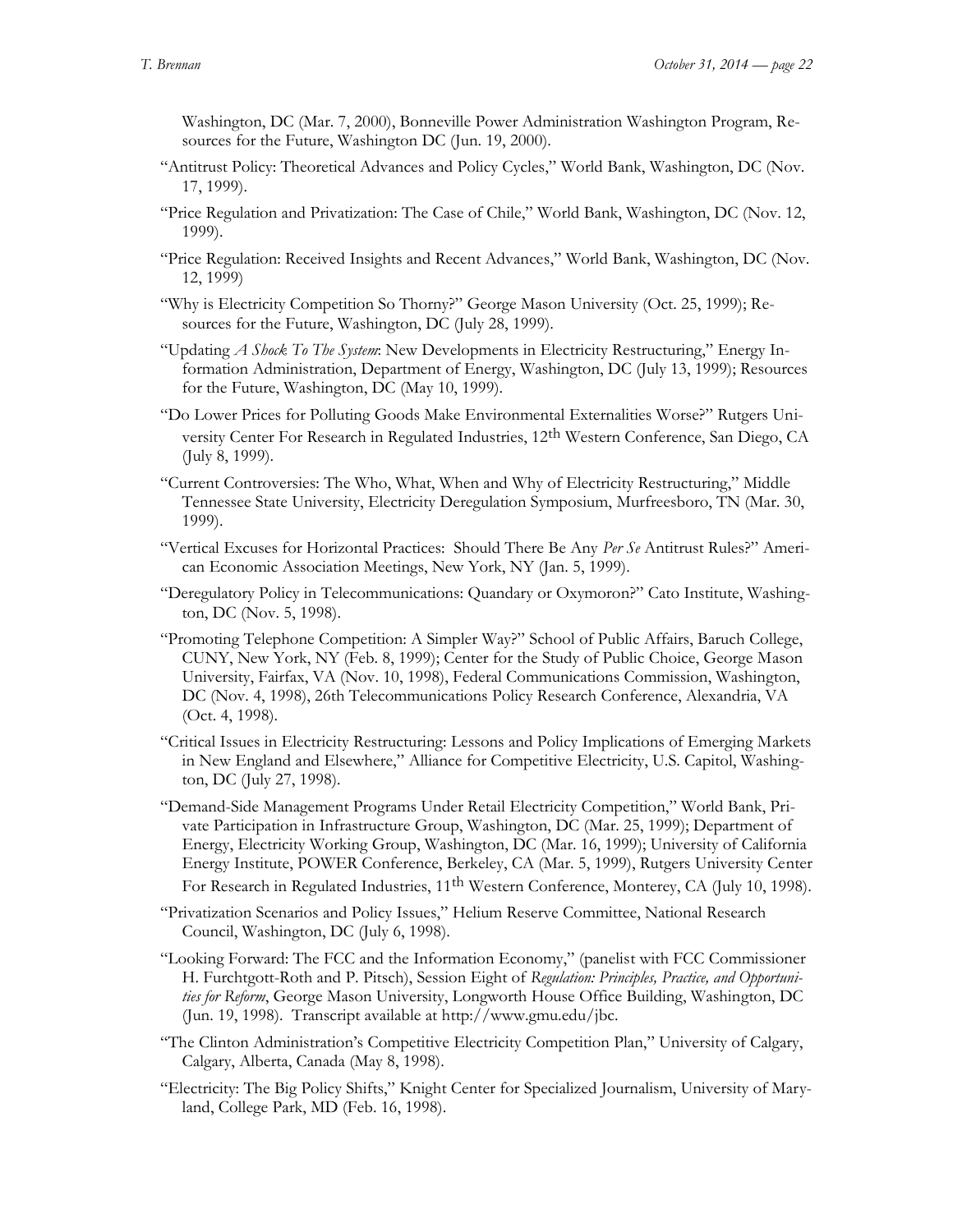- "Executive Branch Electricity Policy Issues," Resources for the Future, Washington, DC (Oct. 30, 1997)
- "Lessons of Governance Learned at the Council of Economic Advisers," Department of Economics, University of Calgary, Calgary, Alberta, Canada (May 8, 1998); Center for Public Choice, George Mason University, Fairfax, VA (Oct. 28, 1997); Department of Economics, University of Maryland Baltimore County, Catonsville, MD (Oct. 6, 1997).
- "Antitrust and Regulation: The Interface in U.S. Telecommunications," International Telecommunications Society, Calgary, Alberta (Jun. 16, 1997).
- "The Stranded Cost Debate in U.S. Electricity Deregulation," Van Horne Institute, Calgary, Alberta (Jun. 13, 1997).
- "Electricity Restructuring and the U.S. Antitrust Laws," TransAlta Corporation, Calgary, Alberta (Jun. 13, 1997).
- "Innovation Data for Public Policy," National Research Council Workshop on Industrial Research and Innovation Indicators for Public Policy, National Academy of Sciences, Washington, DC (Feb. 28, 1997).
- "RBOC Entry into Long Distance Markets: Questions to Resolve," Federal Communications Commission, Washington, DC (July 23, 1996).
- "A Philosophical Assessment of 'Law and Economics': Policy Norms and Judicial Contexts," Fünftes Travemünder Symposium zur Ökonomischen Analyse des Rechts, Travemünde, Germany (Mar. 30, 1996).
- "The Information Infrastructure Task Force White Paper: An Economic Perspective," Conference on Property and Commons in the Age of Information, Virginia Polytechnic Institute, Blacksburg, VA (Mar. 16, 1996).
- "Technology and Coordination: Antitrust Implications of Remote Sensing Satellites," Symposium: High Technology, Antitrust, and the Regulation of Competition, Harvard Law School, Cambridge, MA (Mar. 9, 1996).

# **1990 – 1995:**

- "Regulated Firms in Unregulated Markets," before Canadian Senate Standing Committee on Transport and Communications, Washington, DC (Nov. 15, 1995).
- "What's 'New' In Industrial Organization?" U.S. Agency for International Development, Annapolis, MD (Sep. 14, 1995).
- "ACCORD: An Internet Testbed Community for Coordinating Digital Technology and Academic Resource Development" (with Mary Keeler), Interoperability and the Economics of Information Infrastructure Workshop, Freedom Forum, Rosslyn, VA (Jul. 6, 1995).
- "Compensation for Regulation: Efficiency, Political Economy, and Equity in the Law," (with James Boyd), 11th Annual AERE Workshop, Annapolis, MD (Jun. 5, 1995); Center for Public Choice, George Mason University (Sept. 26, 1995); Department of Economics, Louisiana State University (Nov. 3, 1995).
- "From Here to Eternity or Gone With the Wind: Does the Theory Behind U.S. v. AT&T Still Apply today?" 14th Annual Eastern Workshop in Advanced Regulatory Economics, Newport, RI (May 26, 1995); Association for Education in Journalism and Mass Communications, Washington, DC (Aug. 9, 1995), Telecommunications Policy Research Conference, Solomon's Island, MD (Oct. 1, 1995); Industry Canada-Competition Bureau, Aylmer, Quebec (Nov. 17, 1995); Federal Communications Commission, Office of General Counsel-Competition Division (Nov. 29, 1995).

"Stranded Assets," Resources for the Future Council, Carmel, CA (Apr. 6, 1995).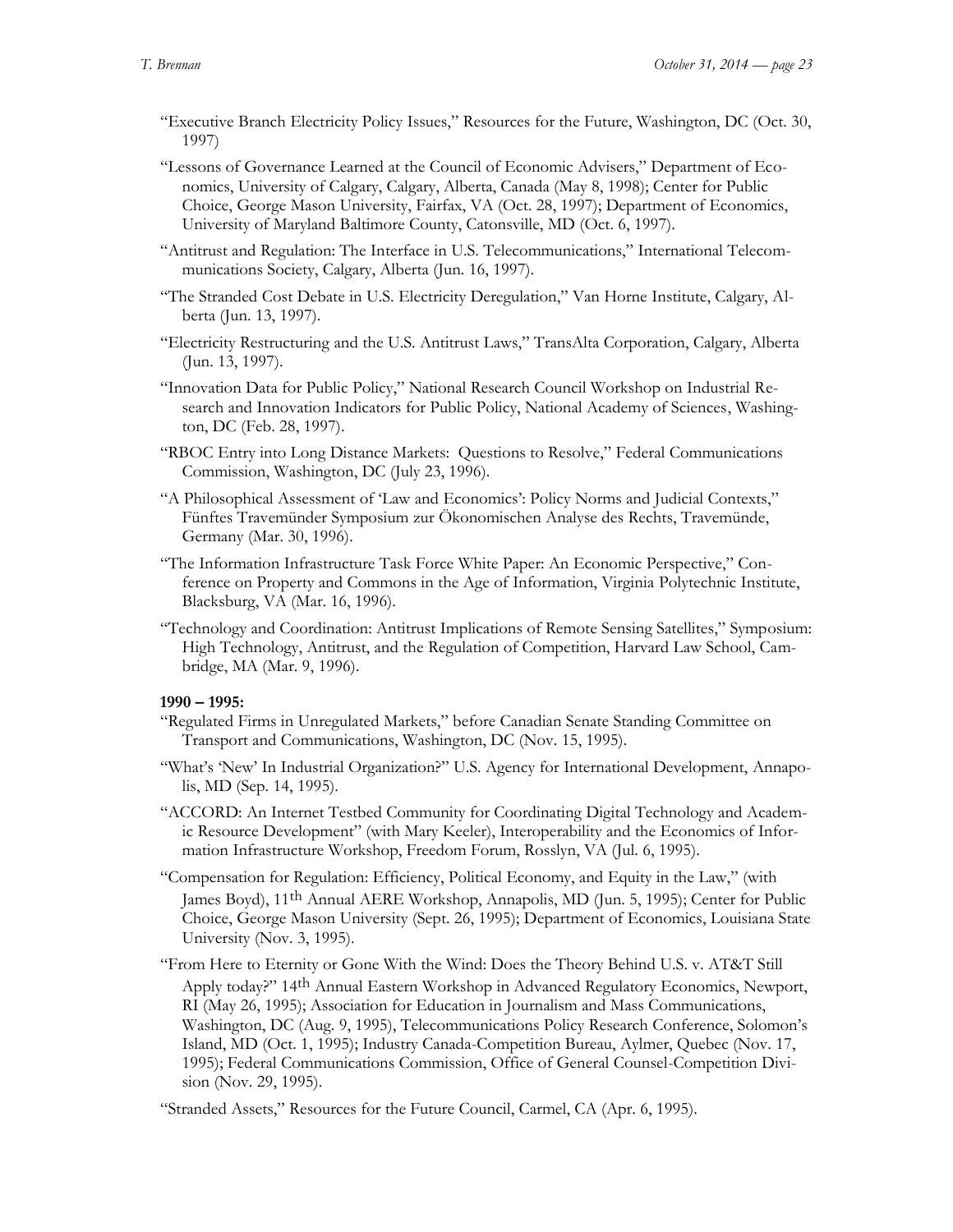- "Market Failure and Policy Failure," Office of Technology Assessment, Washington, DC (Feb. 15, 1995).
- "The Economics of Regulation" and "*U.S. v. AT&T*", Institutional Reform and the Informal Sector presentation to a delegation from the Russian Duma and State Committee for Anti-Monopoly Policy, Washington, DC (Sept. 1-2, 1994, Oct. 7, 1994).
- "Game Theory and the First Amendment: Strategic Implications of Freedom of the Press," Joan Shorenstein Barone Center on the Press, Politics and Public Policy, John F. Kennedy School of Government, Harvard University, Cambridge, MA (Mar. 14th, 1994); Telecommunications Policy Research Conference, Solomon's Island, MD (Oct. 2, 1994).
- "Two Kinds of Commensurability," American Economic Association/Association for Social Economics, Boston, MA (Jan. 3, 1994).
- "Market Competition: An Economic Analysis," *RBOC Regulatory Relief: Strategic Positioning for the Inevitable*, Telestrategies, Inc., Rosslyn, VA (Sept. 2nd, 1993).
- "The Economics of Regulation in Emerging Market Economies," World Bank Economic Development Institute/US Agency for International Development Seminar on Microeconomics: Regulation, Structure, and Pricing Decisions of Natural Monopolies, Vienna, Austria (July 5, 1993).
- "Looking at Privatization," Association of School Business Officials, Cockeysville, MD (1992).
- "Discrimination, in Theory, by Diversified Regulated Firms," Telecommunications Policy Research Conference, Solomon's Island, MD (1992); Southern Economic Association, New Orleans, LA (Nov. 18, 1995).
- "Comment: The Filière Électronique and Civil Society," Columbia Institute for Tele-Information, Columbia University, New York, NY (1992).
- "First Amendment Rights and Property Rights," Annenberg School for Communication, University of Southern California, Los Angeles, CA (Oct. 31, 1991), Telecommunications Policy Research Conference, Solomon's Island, MD (1992).
- "Whither the Tunney Act: Remarks on Judge Greene's Ruling to Lift the Line-of-Business Restriction on BOC Offering of Information Services," Columbia Institute for Tele-Information, Columbia University, New York, NY (1991).
- "Markets, Information, and Virtue," Western Social Science Association meetings, Sparks, Nevada (1991).
- "Economic Perspectives on the First Amendment," Freedom of Expression Past, Present and Future, Marshall-Wyeth School of Law, The College of William and Mary (1991).
- "Social Moral Hazard: Technology, Paternalism, and Choice," Department of Economics, George Mason University, Fairfax, VA (1990).
- "Rights as Inalienable," University of Maryland School of Law, Baltimore, MD (1990); Resources for the Future, Washington, DC (1990).

# **Official Publications (Major Antitrust Division Regulatory Filings):**

# **Before the Federal Communications Commission:**

# **Broadcasting:**

- "Amendment of Part 76 of the Commission's Rules Concerning Carriage of Television Broadcast Signals by Cable Television Systems," MM Docket No. 85-349, Jan. 30, 1986.
- "Regional Concentration of Control Provisions of the Commission's Multiple Ownership Rules," MM Docket No. 84-19, Feb. 21, 1984.